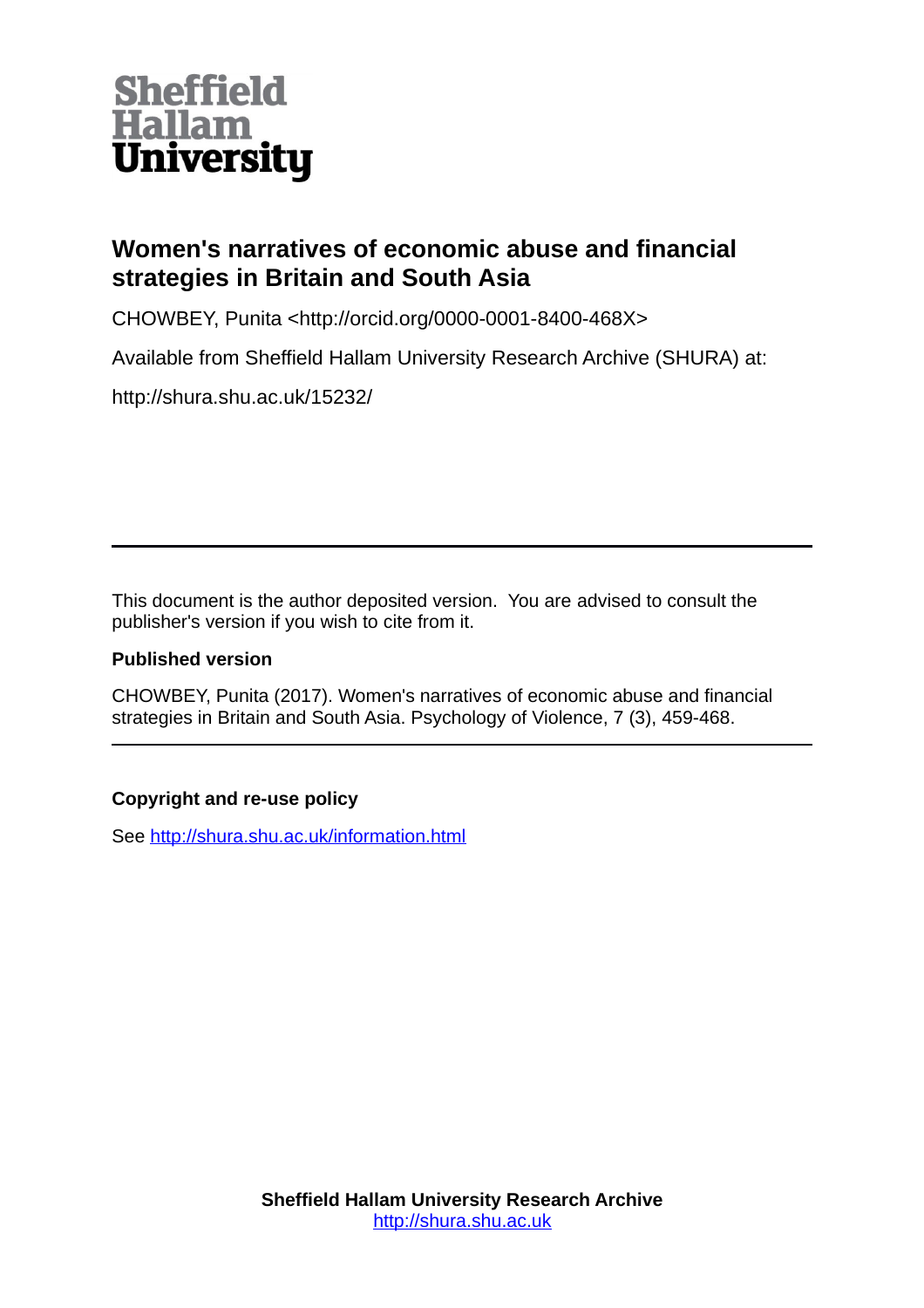This article may not exactly replicate the authoritative document published in the APA journal. It is not the copy of record. © 2017 APA, all rights reserved

# **Women's narratives of economic abuse and financial strategies in Britain and South Asia**

#### **Abstract**

**Objectives**: The objective of the paper is to 1.) Extend current conceptualisations of economic abuse by incorporating diverse perspectives from South Asian women in Britain and in India and Pakistan and 2.) Present a typology of financial strategies used by the women to deal with economic abuse. **Method:** Using a constructivist grounded theory approach, 84 married women with dependent children from South Asian backgrounds were recruited through community networks in Britain (Pakistani Muslims n= 23; Gujarati Hindus n=12), India (Gujarati Hindus n= 26) and Pakistan (Pakistani Muslims, n=23) for in-depth interviews. **Results:** The women's accounts included four kinds of economic abuse recognized in current literature: 1.) Preventing the acquisition of economic resources; 2.) Preventing the use of resources; 3.) Refusing to contribute; and 4.) Exploiting women's resources and/or generating economic costs; and two unique abuses: 5.) Exploiting women's customary marriage gifts including *jahez/dahej, meher, wari* and *streedhan;* and 6.) Jeopardising women's long-term finances, for example, through transnational investments. In addition, the results illuminate four financial strategies employed by the women that have not previously been identified in the literature. These can be typified as: A.) Material, B.) Confrontational, C.) Mediational; and D.) Developmental. **Conclusions:** This paper contributes new understandings on the globally pervasive but under-studied phenomenon of economic abuse by including the perspectives of South Asian women living in Britain and in South Asia. It challenges notions that South Asian women are submissive or victims by highlighting the financial strategies they used in agentic resistance to economic abuse.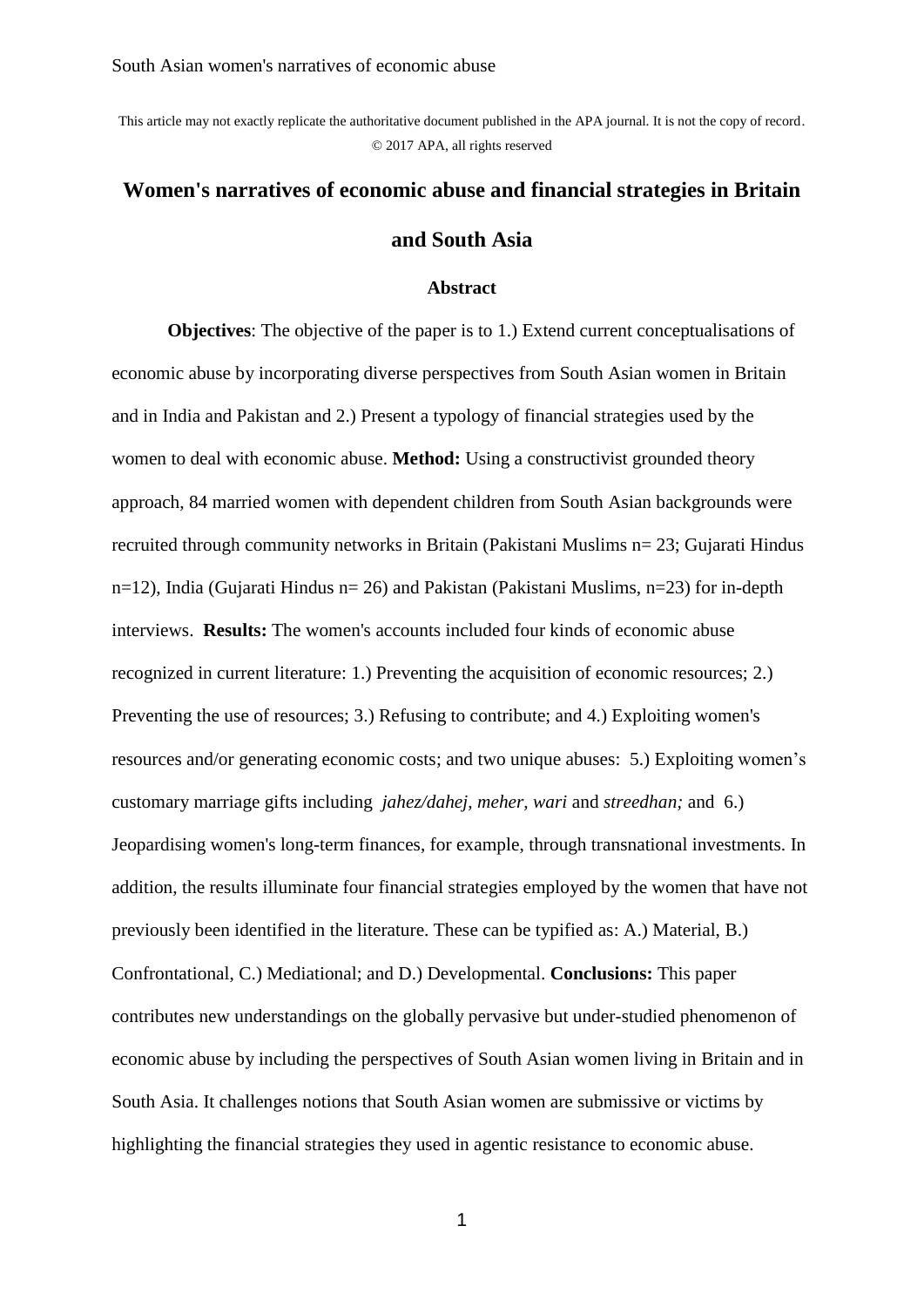*Keywords:* Economic abuse/violence, South Asian women, migration, minority ethnic groups, Britain

# **Women's narratives of economic abuse and financial strategies in Britain and South Asia**

Economic abuse has been recognised as a major limitation on women's economic autonomy and ability to flee violence over the last few years (Fawole, 2008; Postmus, 2010; Sanders, 2015; Sharp, 2008). Various studies have shown that economic abuse (or violence) involves tactics or behaviours that undermine a person's economic independence and security making it difficult for them to escape abusive relationships (Adams, Sullivan, Bybee  $\&$ Greeson, 2008; Macdonald, 2012; Postmus, 2010; Postmus, Plummer, McMahon, Murshid & Kim, 2012). Research on defining and measuring economic abuse over the last decade has led to recognition that it is a unique form of abuse, disproportionately affecting women (Adams et al., 2013; Postmuns et al., 2012). It has become a matter of national and international political and policy concern (Macdonald, 2012; UK Domestic Violence, Crime and Victims Act 2004; United Nations, 2006). However, few studies have focused on economic abuse in the context of migration and for minoritised ethnic groups. This paper makes an innovative contribution to extending the current conceptualisation of economic abuse, reporting the findings of a comparative study of mothers with dependent children who are of Pakistani Muslim and Gujarati Hindu backgrounds and who live in Britain, Pakistan and India. The location of the study on women of the same religious/national groups living in different countries allows insights into national differences in economic abuse and women's strategies for dealing with it. The paper first discusses conceptualisations of economic abuse and what is currently known about economic abuse of South Asian women before discussing the methods employed in the study. The main part of the paper then presents findings on the six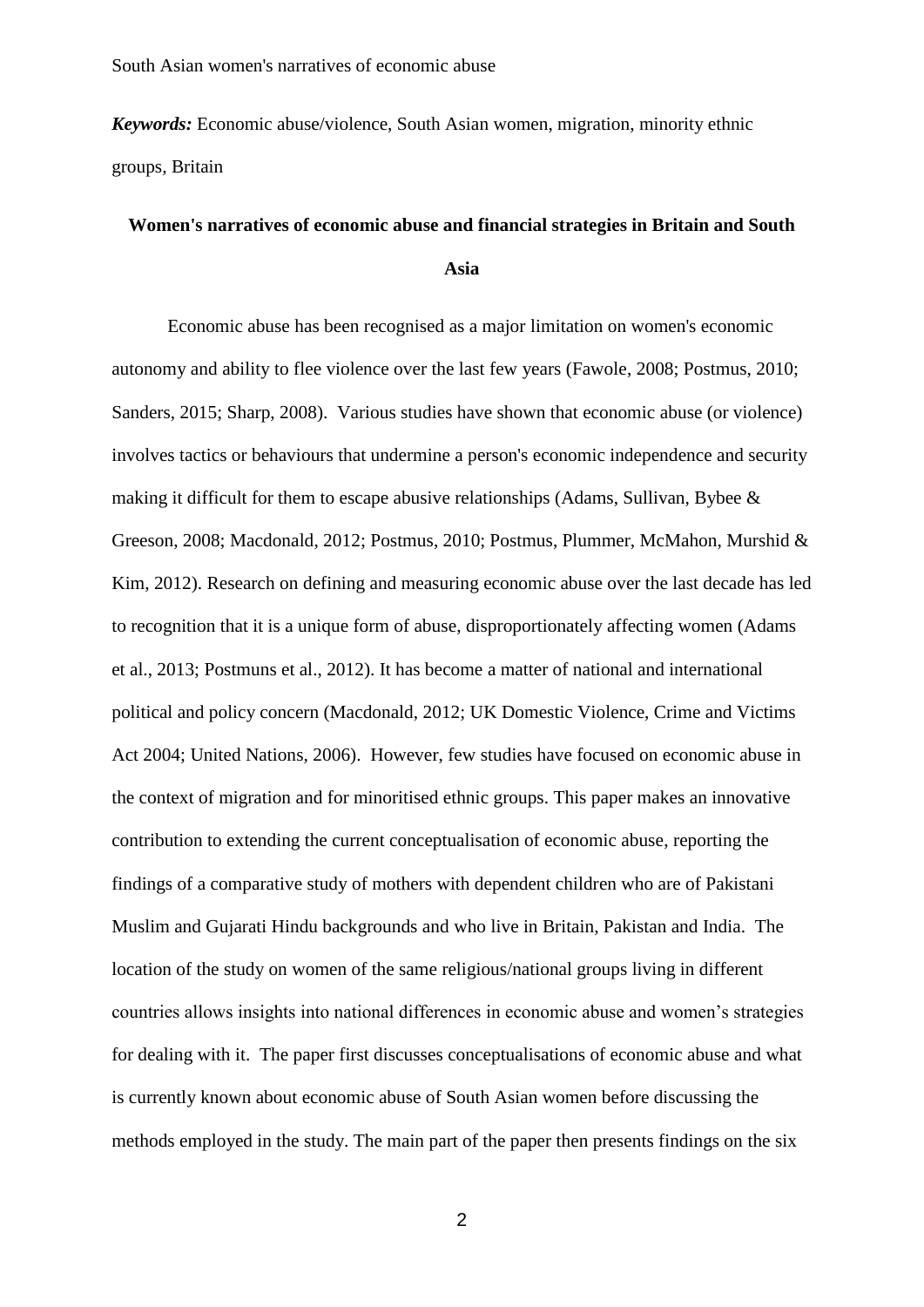forms of economic abuse including two types of abuse and four strategies for dealing with it reported by the women that have not previously been identified in literature.

## **Conceptualising economic abuse**

Most attempts at defining economic abuse have been made only recently, and it is still being redefined and expanded (Adams et al., 2008; Fawole, 2008; Postmus et al., 2012; Macdonald, 2012). Common features include the negative impact on a woman's ability to engage with educational and employment opportunities; access to and control of household resources and also women's resources; and withholding financial support for the household (Fawole, 2008; MacDonald, 2012; Postmus et al., 2012; Sanders, 2015; Sharp, 2008 ). MacDonald (2012) in her literature and policy review of economic abuse has combined Adam et al.'s (2008) review of US literature and Sharp's (2008) work in the UK and has categorised four types of economic abuse: A.) Preventing acquisition of economic resources through interfering with education, training and employment and through preventing acquisition of other economic resources; B.) Preventing use of resources/controlling access of other economic resources that are already available to women on an individual or shared basis through control of distribution and monitoring expenditure; C.) Refusing to contribute; and D.) Exploiting women's resources and/or generating economic costs (MacDonald, 2012, p. 5). MacDonald's categorisation seems to capture all the features of economic abuse in current literature, and will be used to structure the presentation of findings below.

Most research has focussed on identifying economic abusive behaviours, leading to new forms of abuse being recognised (Sharp, 2008; Adam et al., 2008). Sharp (2008) has mapped behaviours across 16 studies conducted from 1984 to 2008. Adam et al.'s (2008) work with 103 survivors of domestic abuse has led to the development of a scale aimed at assessing the degree of economic abuse experienced by women. It includes 28 items, 17 that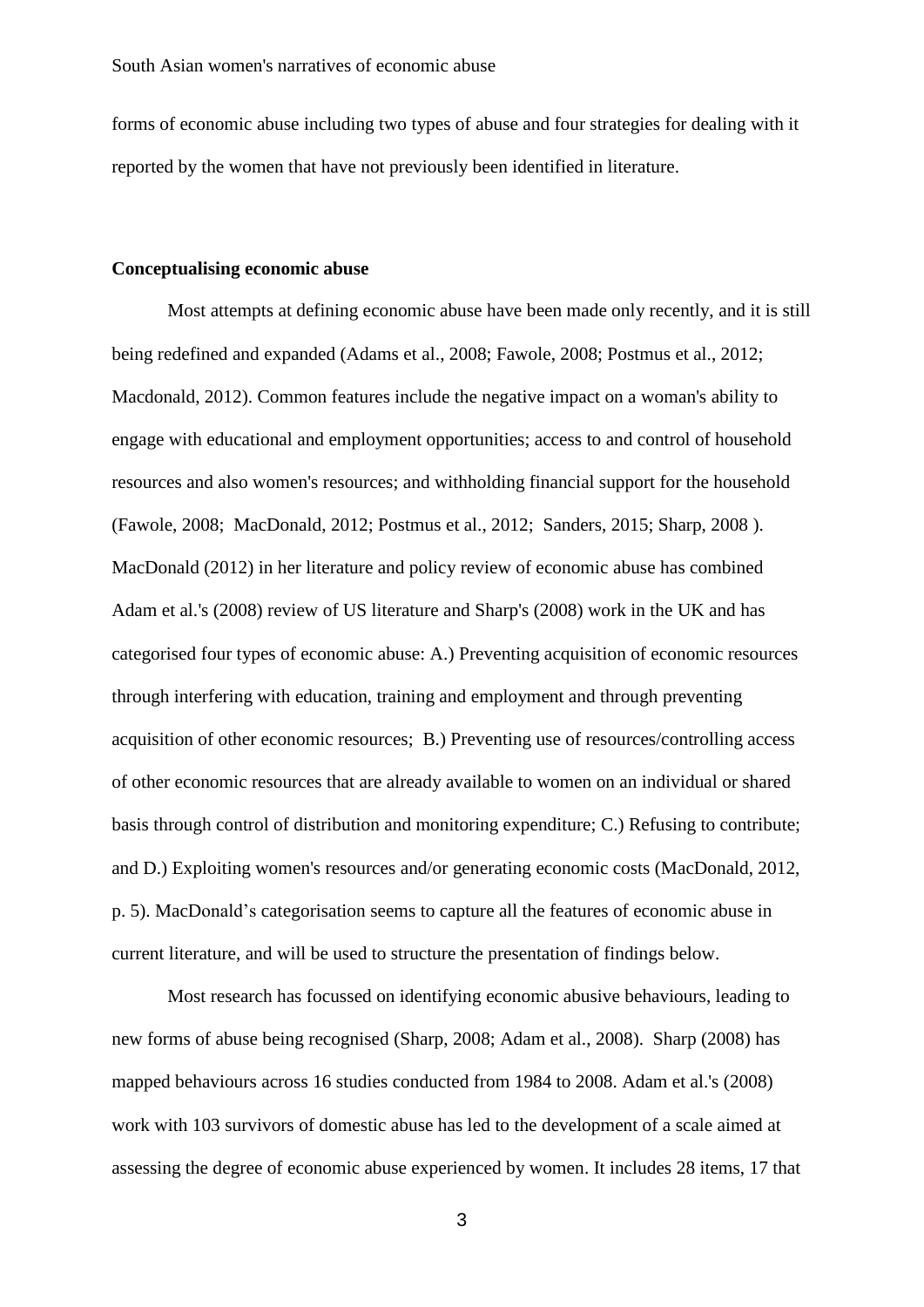## South Asian women's narratives of economic abuse

concern controlling women's access to and use of resources (such as demand to account for how money was spent and to relinquish paid employment) and 11 that focus on strategies to exploit women economically (such as taking women's money by force or using women's income for selfish pursuits such as gambling).

Although a small numbers of studies have reported some financial strategies employed by women to deal with economic abuses, none have yet attempted to typologize these strategies, although such typologies exists in the context of the broader issue of domestic violence (for example see Hamby, 2014). A small number of studies that have examined economic abuse challenge the 'deficit-focussed paradigm' (Hamby 2014) that is common in work on domestic violence. For example, Sanders (2015) studied 30 American women from diverse backgrounds who had experienced interpersonal violence. Financial strategies emerged as one of the eight themes that women employed to deal with violence, which included hiding money and financial documents and secretly seeking help from others. Sharp (2008), in her study with women accessing UK refuges, also reports some women using financial strategies such as lying about grocery bills and hiding receipts.

## **Economic abuse against South Asian women**

South Asian women both in Britain and in South Asia are poorer than men (Bhan, 2001; Nandi and Platt, 2010). There is considerable difference in their employment rates compared to their male counterparts. Furthermore, they have far less control over their own income and a high proportion of women don't have a major say in how their income is used (Kishor and Gupta, 2009; PDHS, 2012-13). The economic dependence further increases when women become mothers due to their compromised position in the labour market. However, South Asian women are not a homogenous group and there are significant withinas well as between-group variations. For example, being British-born as opposed to being a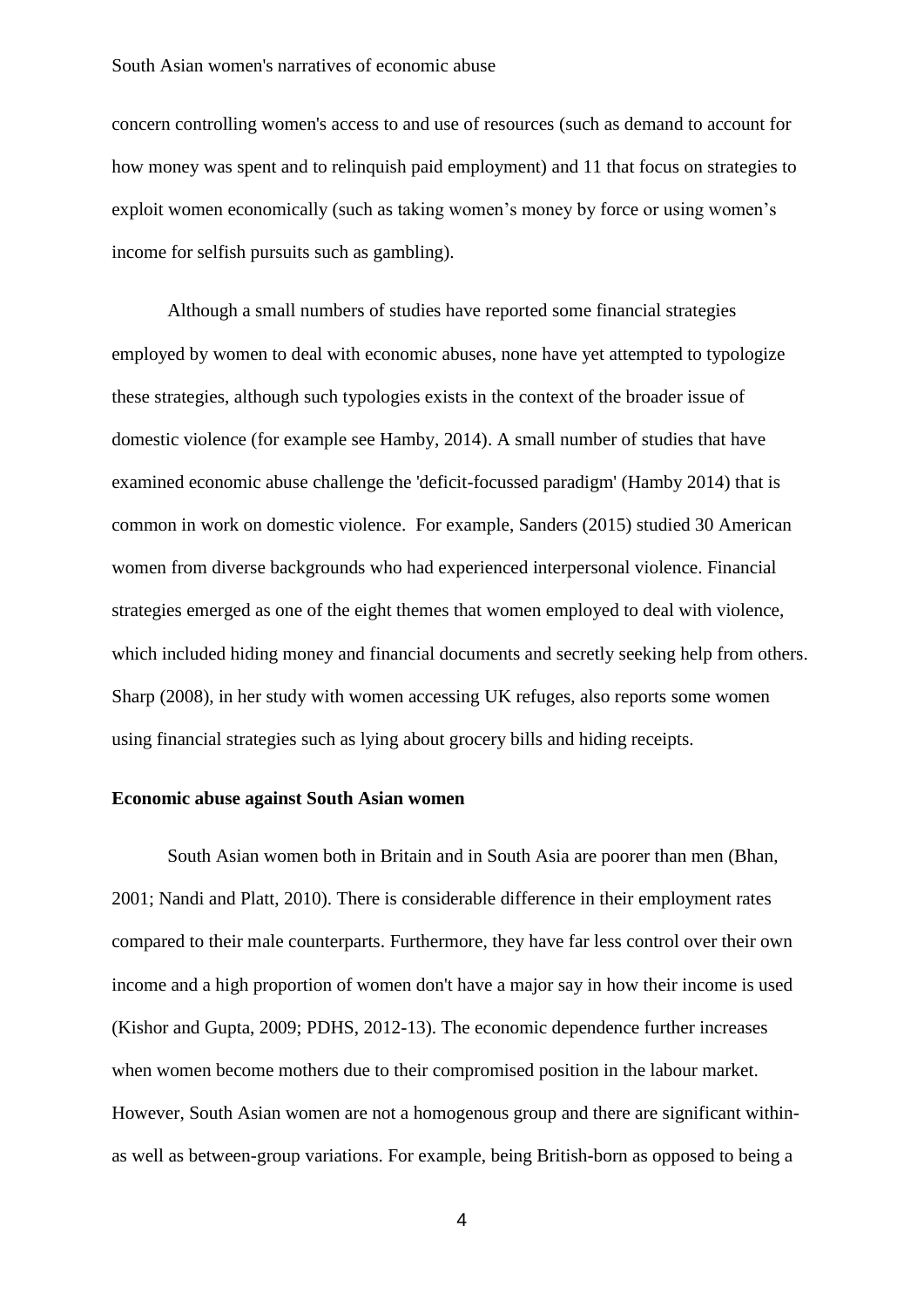migrant has the biggest impact on a South Asian woman's likelihood of being employed (Dale & Ahmed, 2011). Further, there is considerable difference in employment rates for Pakistani and Indian women in Britain. In 2011, for women aged 25-49 years the economic activity rate for the Indian group was 79%, whereas for the Pakistani group it was around 40% (Nazroo & Kapadia, 2013). Similarly, women's 'fallback position' is affected by not just their earnings but also wider social welfare policies, for example land rights, which are diverse in context of India and Pakistan (Agarwal, 1994).

The diverse socio-legal context across Britain, India and Pakistan is significant in this regard. The British and Indian governments recognised economic abuse as part of domestic violence over a decade ago, reflected in the consultation paper, Safety and Justice: The Government's Proposals on Domestic Violence (Home Office, 2003) in the UK and the Protection of Women from Domestic Violence Act 2005 in India. These measures enable women to seek civil or/criminal redress for economic abuse. However, in Pakistan, the legal framework addressing domestic violence is a provincial matter and currently undergoing changes across the country. Sindh (the province for fieldwork for this study) was the first of the provinces to pass a new law on domestic violence, The Domestic Violence (Prevention and Protection) Act, in 2013 (Aurat Foundation, undated). However, interpretation and enforcement of these legal provisions remains a challenge in all three countries, albeit to a varying degrees (Hassan, 2015; Sharp, 2008; Vyas, 2006).

Little research has focussed on economic abuse per se among South Asians, but research on wider issues of domestic violence and marital conflicts indicates that women's economic exploitation is common across all three countries (Anitha, Chopra, Farouk, Haq, & Khan, 2008; Bhatia, 2012; Qureshi, 2016; Rabbani, Qureshi, & Rizvi, 2008; Visaria, 1999). For example, Qureshi (2016), in her work on marital breakdown among Pakistanis in Britain, found that 40 of 59 divorces were reported as caused by disputes over finance. Rabbani et al.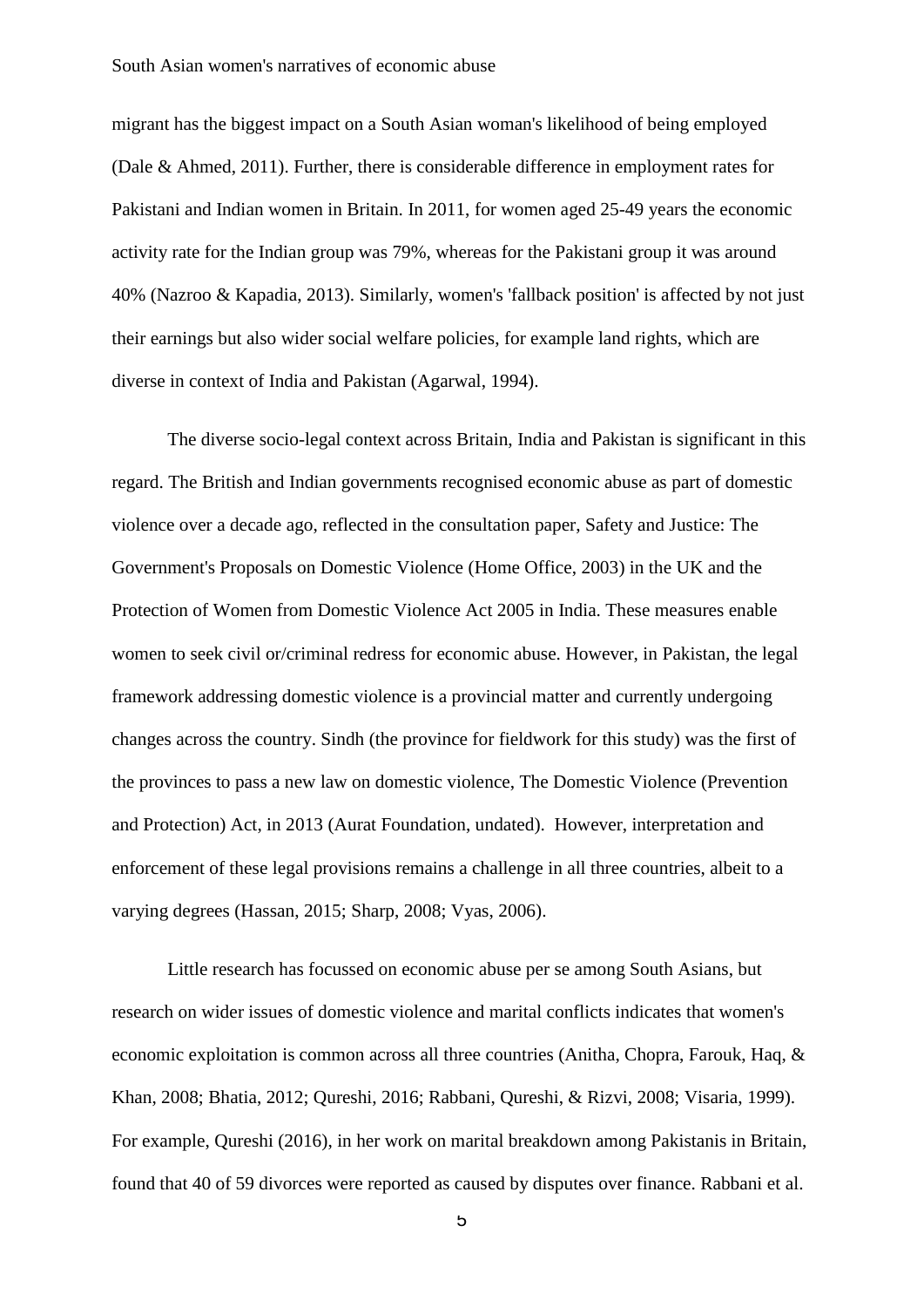(2008) in exploring the nature and forms of domestic violence with selected victims in Karachi reported that 39% women experienced some form of economic control. They report husbands' refusal to meet household expenses, control of women's income and stealing personal jewellery as some of the tactics described by women. Visaria (1999) in her work in Gujarat found that 51% of women reported threats to throw them out of the house. There were also reports of other economic abuse, such as husbands' refusal to provide for household expenses.

Economic abuse can take unique and complex forms in South Asian households. For example, the custom of dowry (*jahez* in Urdu and *dahej* in Hindi, Punjabi and Gujarati), which includes gifts and transfers to both the bride and the groom and his parents, is a common practice in Britain and in South Asia (Ahmed-Ghosh, 2004; Basu, 2005; Bhopal, 2009; Caulfield & Johnson, 2003; Makino, 2015). From Islamic family law comes the *meher,*  a dower often in form of cash or gold given from the groom and his family to the bride at the time of marriage which acts as a form of security in case of divorce (Caulfield & Johnson, 2003; Shirkat Gah, 2009). In current Pakistani law, not only the *jahez* (dowry) but also the *wari* (the marriage gifts, typically gold, given to the bride by the husband and his family) are legally the woman's own property (Shirkat Gah, 2009). Dowry gifts and transfers can be a focus for economic abuse. For example, among Indian Hindus, a unique and common form of economic abuse is exploiting women's *streedhan*, which is a woman's share of her father's moveable property, often in the form of gold and cash given to her at the time of marriage (Ahmed-Ghosh, 2004). The exploitation of these customary marriage gifts, women's unique assets, in the form of *jahez/dahej, meher, wari* and *streedhan* has not as yet been explored in the emerging economic abuse literature.

Research on economic abuse has largely been conducted with victims of reported physical violence (for example, see Adams et al., 2008; Postmus 2010). However, South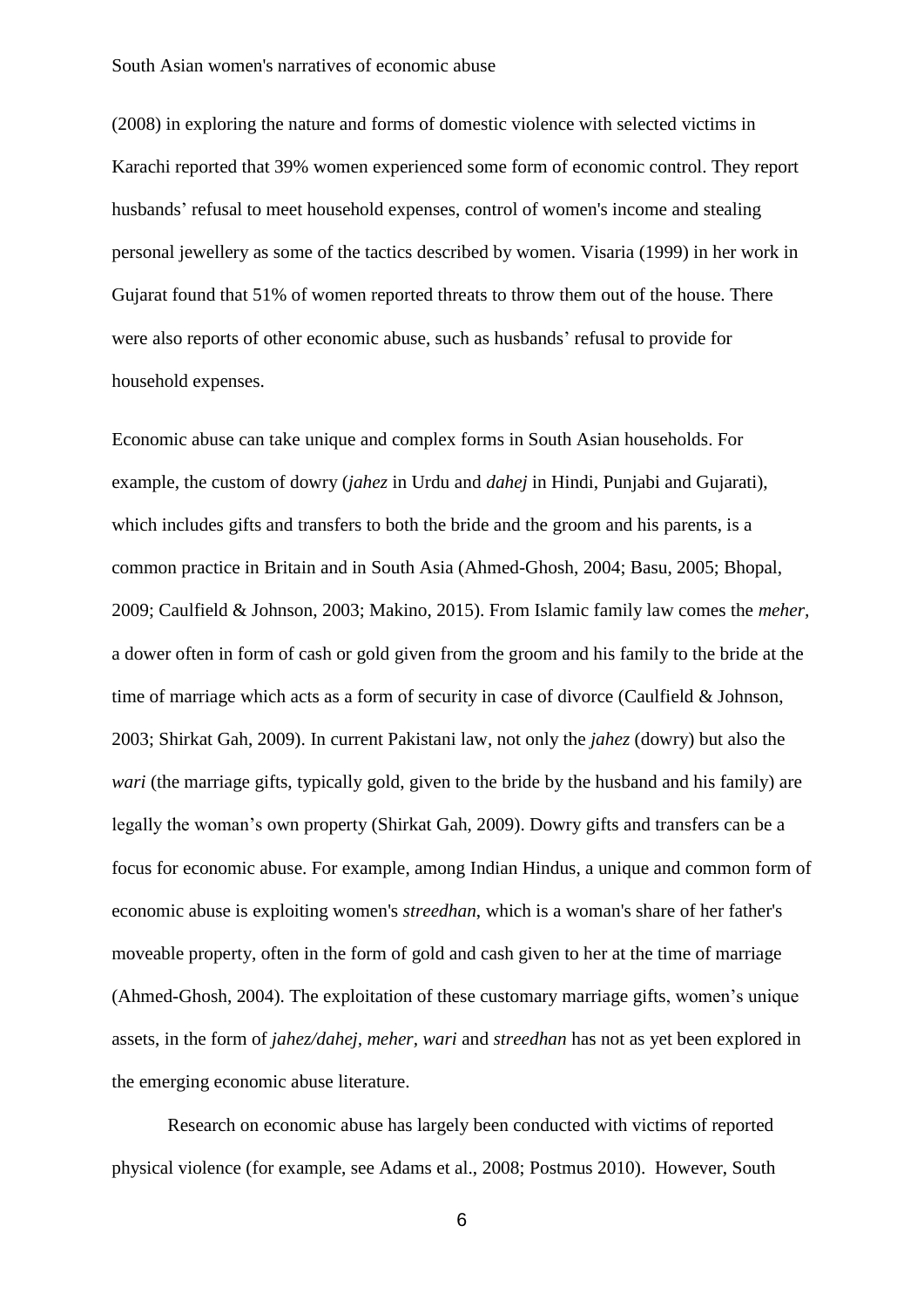Asian women in Britain and South Asia may face substantial barriers in reporting domestic violence as a result of their gendered and racialized positioning. In Britain, for example, some Asian women report reluctance to report violence against them for fear of deportation or that their language skills will be inadequate to the task of explaining. It is also difficult to seek legal redress if women lack the financial resources to pay for legal services (Anitha et al., 2008; Chowbey, 2016; Thiara and Gill, 2010). Since South Asian women face these barriers in reporting violence, it is not feasible to gain a full understanding of economic abuse by studying women who have reported violence against them. It is, therefore, important to focus on apparently 'non-abusive' (that is, without overt or reported physical violence) South Asian households where marriages are usually stable, although this is changing (Qureshi, 2016).

For South Asian women, there are frequently cultural and household practices that constitute 'a two-way flow of money between parents, children and wider kin' (Singh & Bhandari, 2012; p. 63). As a result, research on South Asian women's experiences of economic abuse has to negotiate the complexity of gendered intersections with generational hierarchies that place daughters-in-law (often mothers with young children) at the bottom of familial hierarchies. Smart's (2007: 177) suggestion that research should focus on 'how couples themselves speak about the way in which money is organised' captures the importance of understanding economic relations from people's own viewpoints and how economic resources are negotiated in households. While the study below does not interview the husbands of the South Asian women participants, it does focus on the women's insider accounts and on their perspectives on the negotiation of economic resources.

## **Methods**

This paper arises from a larger study which aimed to understand the linkages between South Asian women's access to resources and household food practices living in Britain, India and Pakistan. As part of the larger study, issues related to social and economic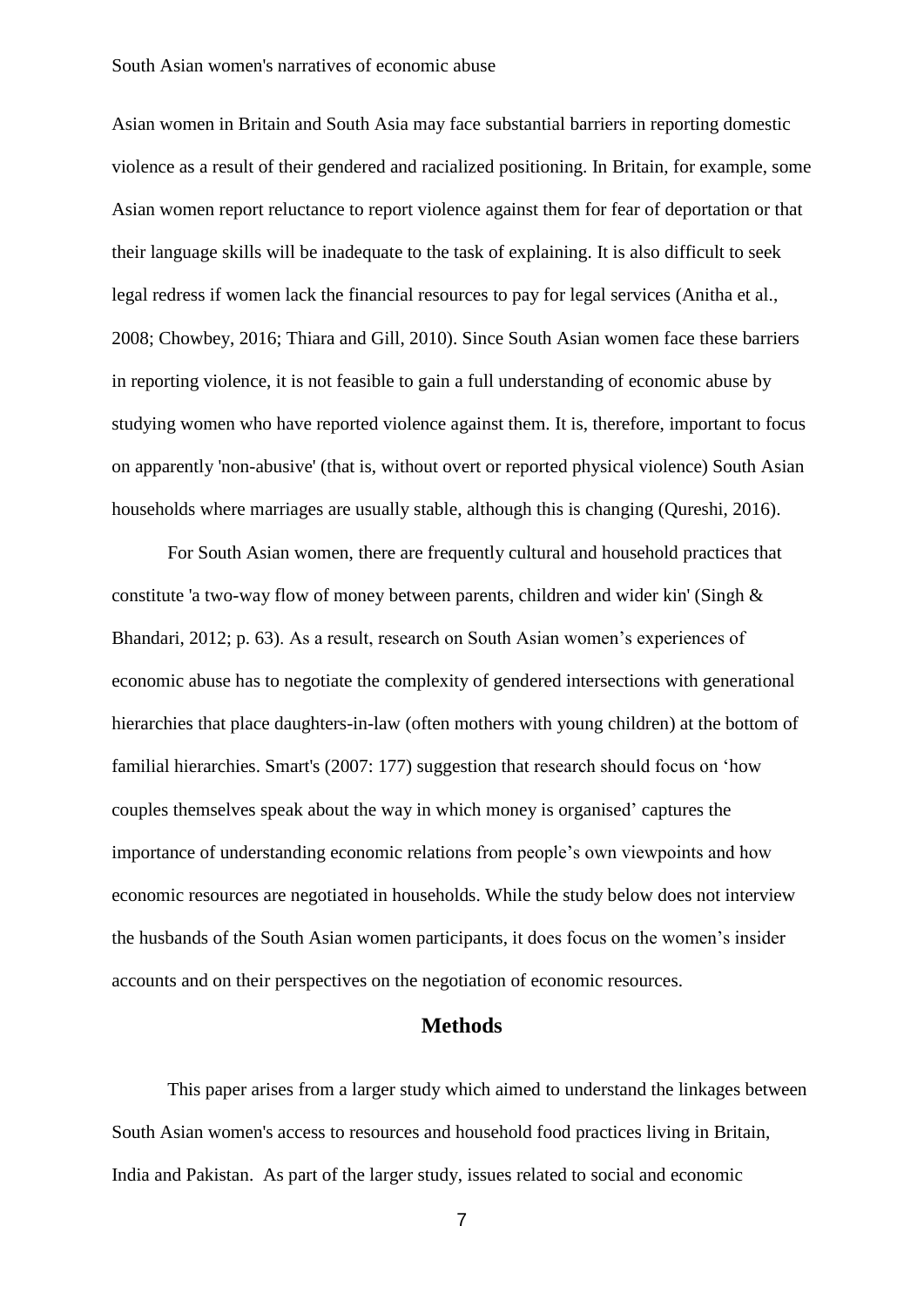processes underpinning household resource allocation and various ways in which women sought to negotiate their desirable financial outcomes were explored. This paper presents findings from these aspects of the project. Previous research has identified a range of methodological challenges in studying intra-household resource allocation due to the private nature of resource allocations and methodological and theoretical concepts (Bennett, 2013; Nyman, Reinikainen, & Stocks, 2013). Further, Nyman et al. (2013) stress the challenges in qualitative cross-national comparisons which require an understanding of the political and cultural contexts relating to the meanings of money and its relationship with gender. Considering these issues, the project focussed on household resources against the backdrop of food practices; this facilitated easier access to women. The study focussed on women only, excluding partners in an attempt to reassure them of confidentiality. It focussed on South Asian mothers of dependent children of Pakistani Muslim and Gujarati Hindu backgrounds from a range of occupations in Britain, Pakistan and India. These groups were selected both for similarities, for example in domestic life, cultural practices such as arranged marriages, extended family involvement and parenting, and for potential differences associated with religion and employment rates. This comparative research was intended to allow the study to track transnational practices in the areas of marriage, caring and financial obligations for both groups, as well as the significance of differences in social policy, employment opportunities and socio-legal frameworks across three countries. The study used the constructivist grounded theory approach which, 'consist of systematic, yet flexible guidelines for collecting and analysing qualitative data to construct theories 'grounded' in data themselves' (Charmaz, 2006; p.2). Ethics approval was provided by the Sheffield Hallam University Ethics Committee.

## **Sampling and recruitment**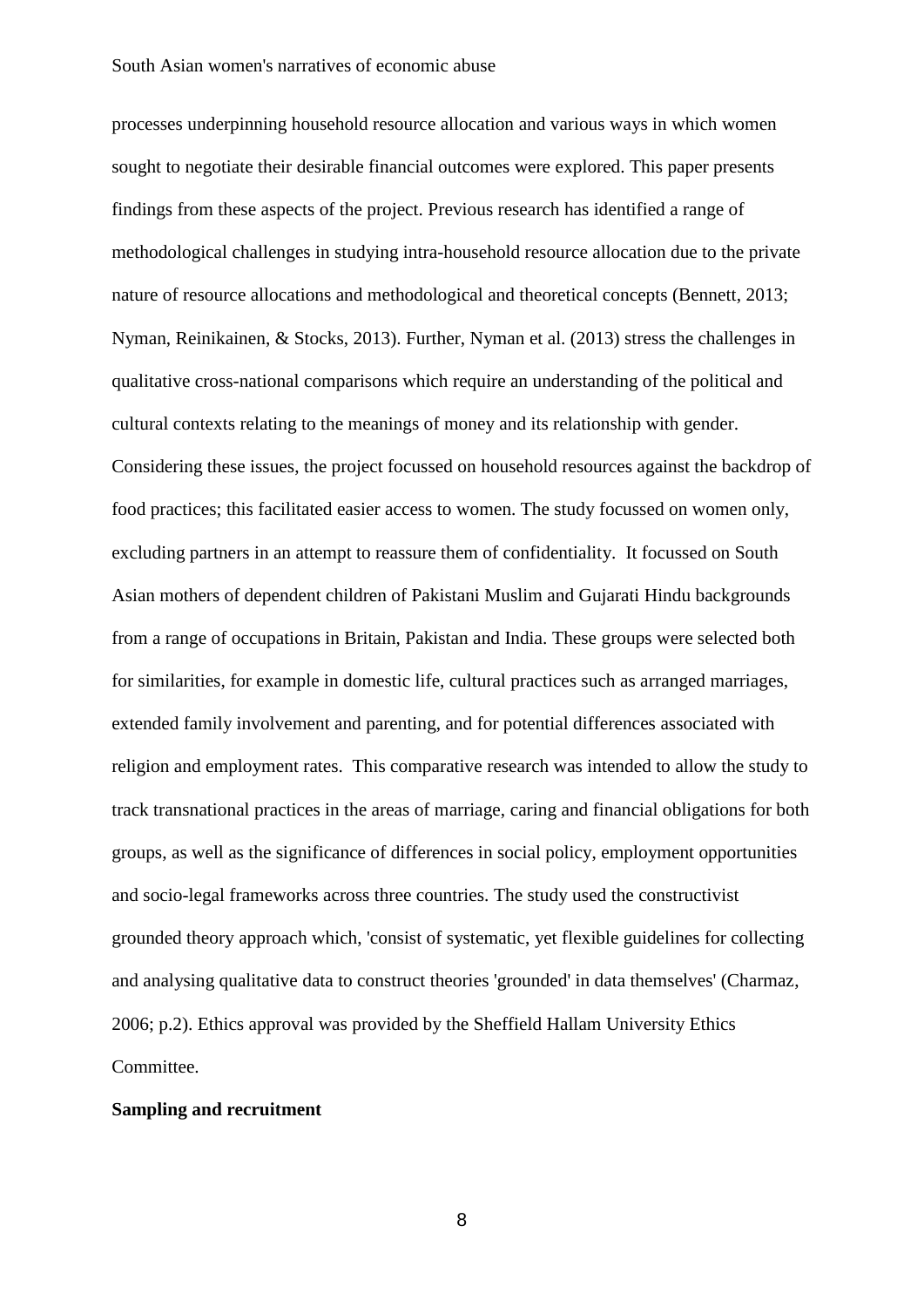In line with the constructivist grounded theory method, the overall sampling strategy aimed to achieve maximum heterogeneity and variation based on religious, ethnic and national country contexts, socioeconomic status, occupations, household compositions (joint and nuclear), education and migration histories (see Charmaz, 2006). Such an intersectional approach makes 'visible the multiple positioning that constitutes everyday life and the power relations that are central to it' (Phoenix and Pattynama 2006:187). Diversity of the sampling frame is also in line with recommendations for working with individuals from minority backgrounds in the context of violence (Hamby, 2015). The observations and interactions in the British fieldwork started with visits to community organisations, attending to group sessions around cooking and eating, religious celebrations in temples and community organisations. This was followed by three focus groups using broad topic guides to gain a better understanding of household resource allocations and food practices. The objective of these group discussions was to develop questions for interview guidelines which were 'sufficiently general to cover a wide range of experiences and narrow enough to elicit and elaborate the participant's specific experience' (Charmaz, 2006, p. 29). The focus group participants were also asked to give one-to-one interviews. Although several women showed interest, only two were able to participate at a later stage. The recruitment was completed through word of mouth and snowballing by the author in Britain and India and with the help of research assistance in Pakistan, as the author was denied permission to visit Pakistan due to the university policy at the time. A theoretical sampling approach which aims to refine the categories by sampling, to develop the properties of category (ies) (Charmaz, 2006, p.96), guided the recruitment. Women were recruited on the basis of self-identification of their race/ethnic categories following Madood (1988): first- and second-generations British Pakistani Muslims ( $n = 23$ ) and British Gujarati Hindus ( $n = 12$ ) in Britain, and Gujarati Hindus ( $n = 26$ ) in Ahmedabad, India and Pakistani Muslims ( $n = 23$ ) in Karachi, Pakistan. A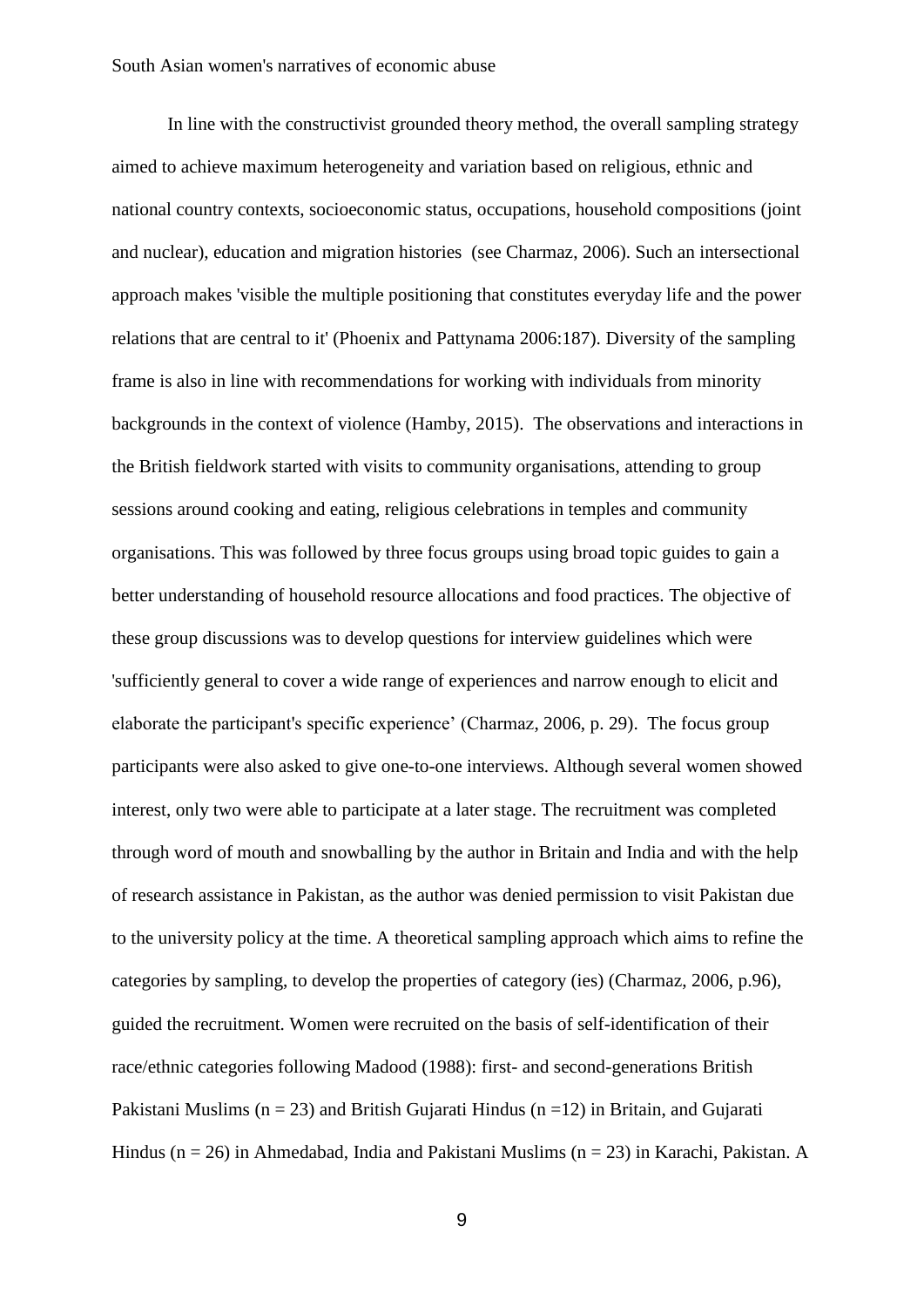total of 84 married women with dependent children were recruited for in-depth interviews. By this time the study, appeared to have reached the point of theoretical saturation as fresh data were no longer generating new theoretical insights (Charmaz, 2006). For the final demographic profile of the respondents, please see Table 1.

Table 1 here: Demographic profile of the respondents and reporting of economic abuse

# **Data collection**

Data collection took place during 2013 -2014 in four cities in England (Sheffield, Rotherham, Bradford and London) followed by one city in India (Ahmedabad) and one in Pakistan (Karachi). Having been brought up in South Asia (India) and lived in Britain for over 12 years with extensive research experience with South Asian communities, the author was well equipped culturally and linguistically (Hindi, Urdu, Punjabi and familiarity with Gujarati) to conduct the interviews. The fieldwork in Pakistan was conducted with assistance from a Pakistani researcher with linguistic and research skills. During the three months of fieldwork, the author and the research assistant had video conferencing on an almost daily basis. The research assistant conducted nine interviews in Sindhi, out of which; for quality assurance, the first two were observed on video conference by the author. Two interviews were conducted by the author with women who were visiting UK from Pakistan and the remaining 12 interviews were conducted using video conferencing. The overall quality of the interviews across three settings was considered to be comparable.

All interviews were conducted in respondents' preferred languages (Hindi, English, Urdu and Sindhi) following two to three face-to-face or telephone contacts. Interviews lasted between 1.5 to 4 hours. The respondents were given a pseudonym and interviews were transcribed verbatim. The interview tools were 'open enough to allow unanticipated material to emerge during the interview' (Charmaz, 2006; p.30) and were translated in Hindi, Urdu and Sindhi. The author completed the Hindi translations herself and the Urdu and Sindhi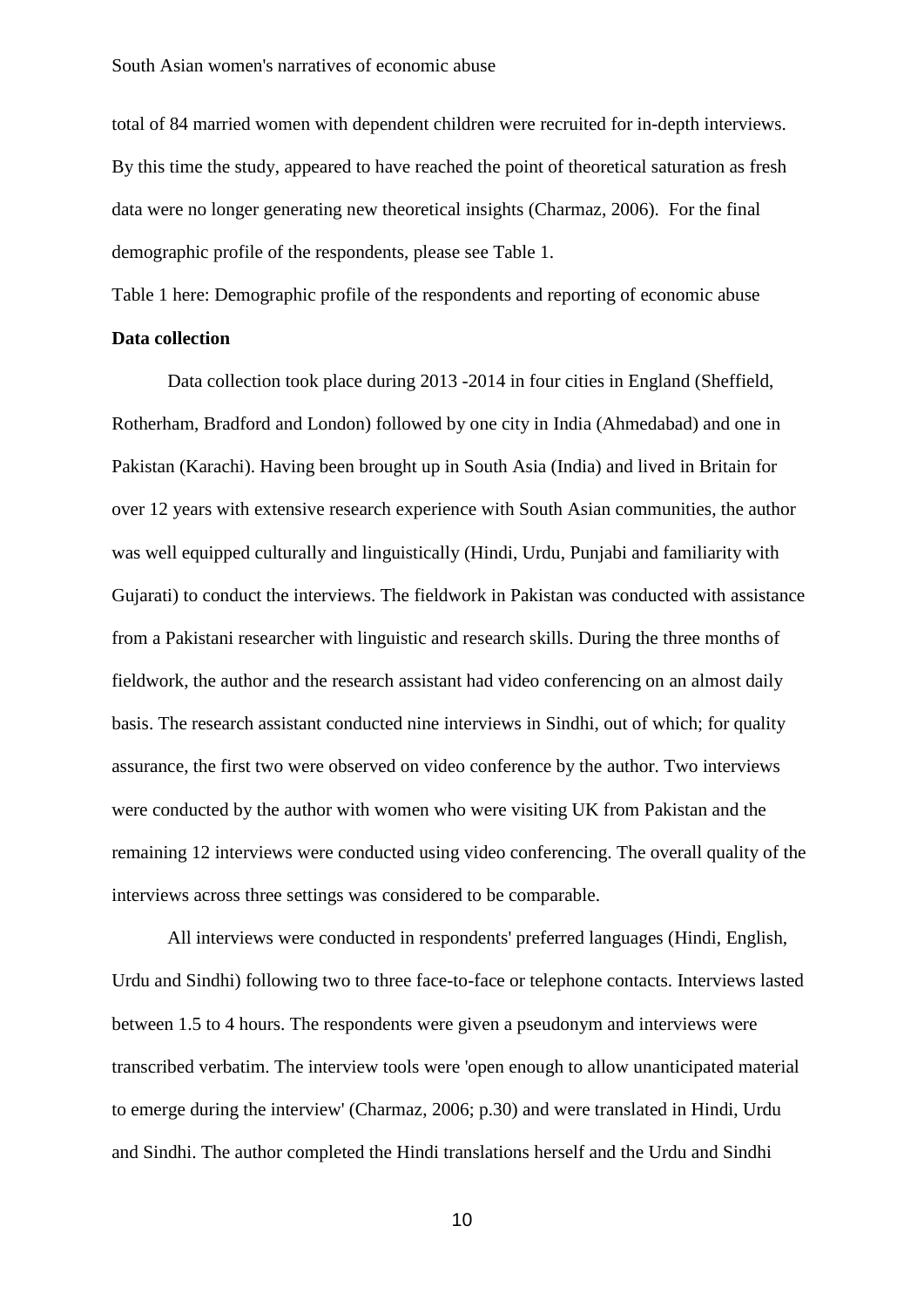translation was conducted by the research assistant in Pakistan. The Urdu and Sindhi interview guides and consent forms were back translated into English by a native Urdu and Sindhi speaker in the UK for quality assurance. The interviews focussed on various aspects of resource control and management and probes reflected emerging themes as the fieldwork progressed. The questions included awareness of sources and amounts of income coming into the households; budgeting and management of the household income; financial obligations towards the extended family; and personal spending. The questions aimed at eliciting respondents' 'views, feelings, intentions and actions as well as the contexts and structures of their lives' (Charmaz, 2006; p.14). For example, 'How would you describe the financial situation of your family? How financially secure do you feel?'

#### **Data analysis**

Charmaz (2006, p. 42) states that there are at least two phases of coding: initial coding which focus on 'fragments of data -words, lines, segments, and incidents-closely for their analytic import' and focused coding which involves focusing on most useful initial codes and testing them against extensive data. This stage is followed by the theoretical coding process, which specifies possible relationships between focused coding categories (Charmaz, 2006; p. 63). In line with this method, the data was first analysed using line- by- line coding followed by focused coding which facilitated categories or themes. For example, 'He kept checking online and he goes "why you bought this"' [first coded as *scrutinizing bills* and then focused coding as *control of finances,* which was then organized under the theme *preventing the use of resources*). The Constant Comparison method, a core feature of grounded theory informed data analysis (Charmaz, 2006). The data analysis plan consisted of comparison within a single interview, between interviews with the same groups and between different groups and guided the operationalization of theoretical sampling and saturation. Ongoing sampling, data collection and data analysis facilitated recognition of repeat information, themes, and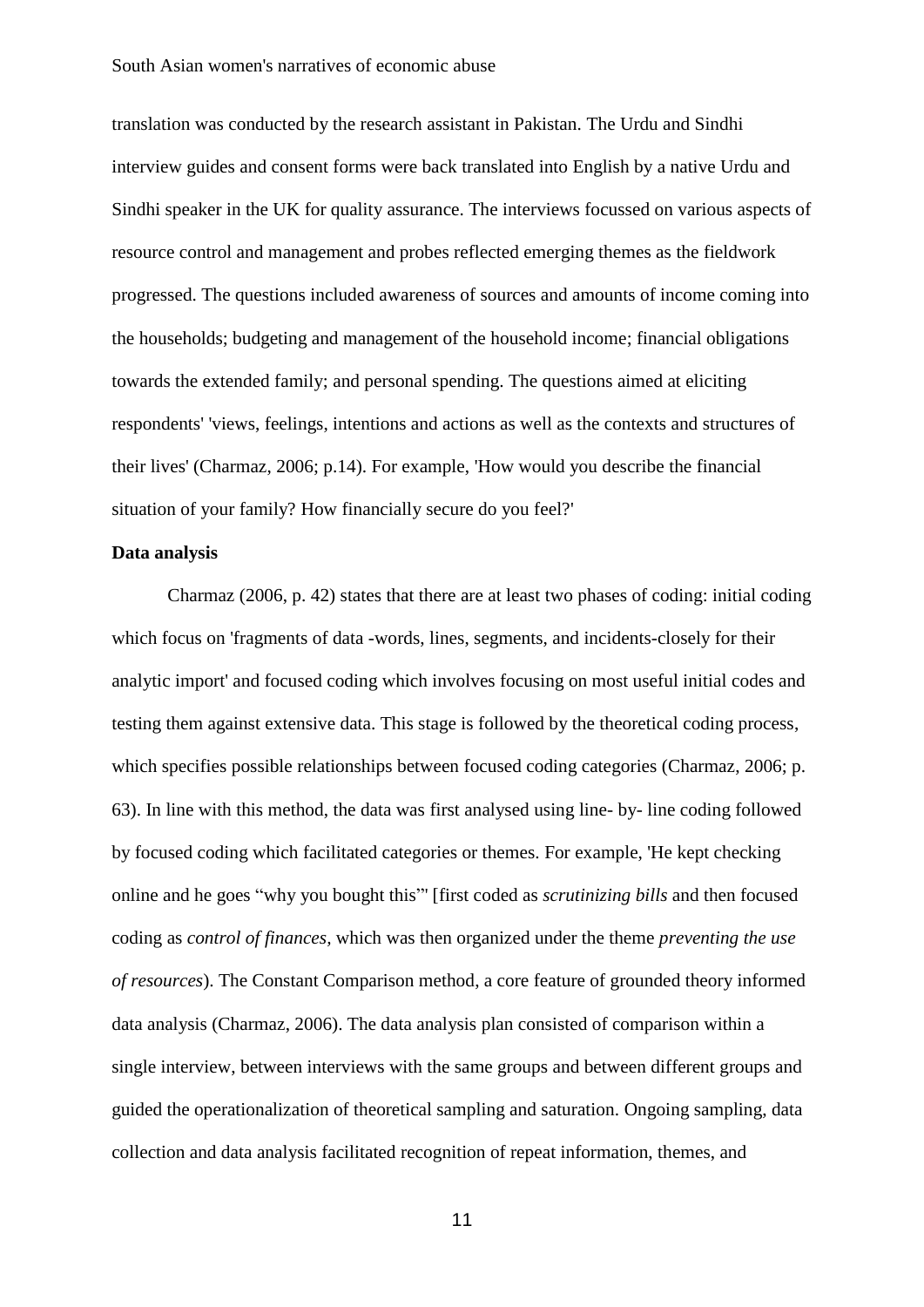concepts suggesting theoretical saturation (Charmaz, 2006). Although the author's experience and cultural and linguistic skills provided insights, constant engagement in reflexivity was necessary to be aware of her own assumptions in *what* is defined as data and *how* it is being looked at (Charmaz, 2006; p. 132).

## **Findings**

Over a third of the women, from all income and occupational backgrounds suffered one or more forms of economic abuse (please see Table 1). The types and severity of economic abuse differed across the three country contexts, with more severe economic abuse reported in Pakistani Muslims than Gujarati Hindus and in Pakistan than in Britain and in India. Around two thirds of those who reported economic abuse also reported physical violence, which ranged from occasional slapping to brutal beatings. In some cases, economic abuse was intertwined with other forms of abuse such as verbal or sexual, but in other cases economic abuse took place in isolation and other aspects of family life were relatively harmonious. Only a very small number of women were aware of their legal rights, which concentrated around ownership of the *streedhan* and dowry. Women's narratives revealed economic abuse which included those recognized in current literature: 1.) Preventing the use of resources that are already available to women on an individual or shared basis; 2.) Preventing the acquisition of economic resources through employment and other sources such as welfare benefits; 3.) Refusing to contribute; and 4.) Exploiting women's resources and/or generating economic costs; and two unique abuses: 5.) Exploiting women's customary marriage gifts including *jahez/dahej, meher, wari and streedhan;* and 6.) Jeopardising women's long-term finances for example through transnational investments. In addition, the results reveal four financial strategies employed by women in dealing with economic abuse: A.) Material, B.) Confrontational, C.) Mediational; and D.) Developmental.

## **Forms of economic abuse**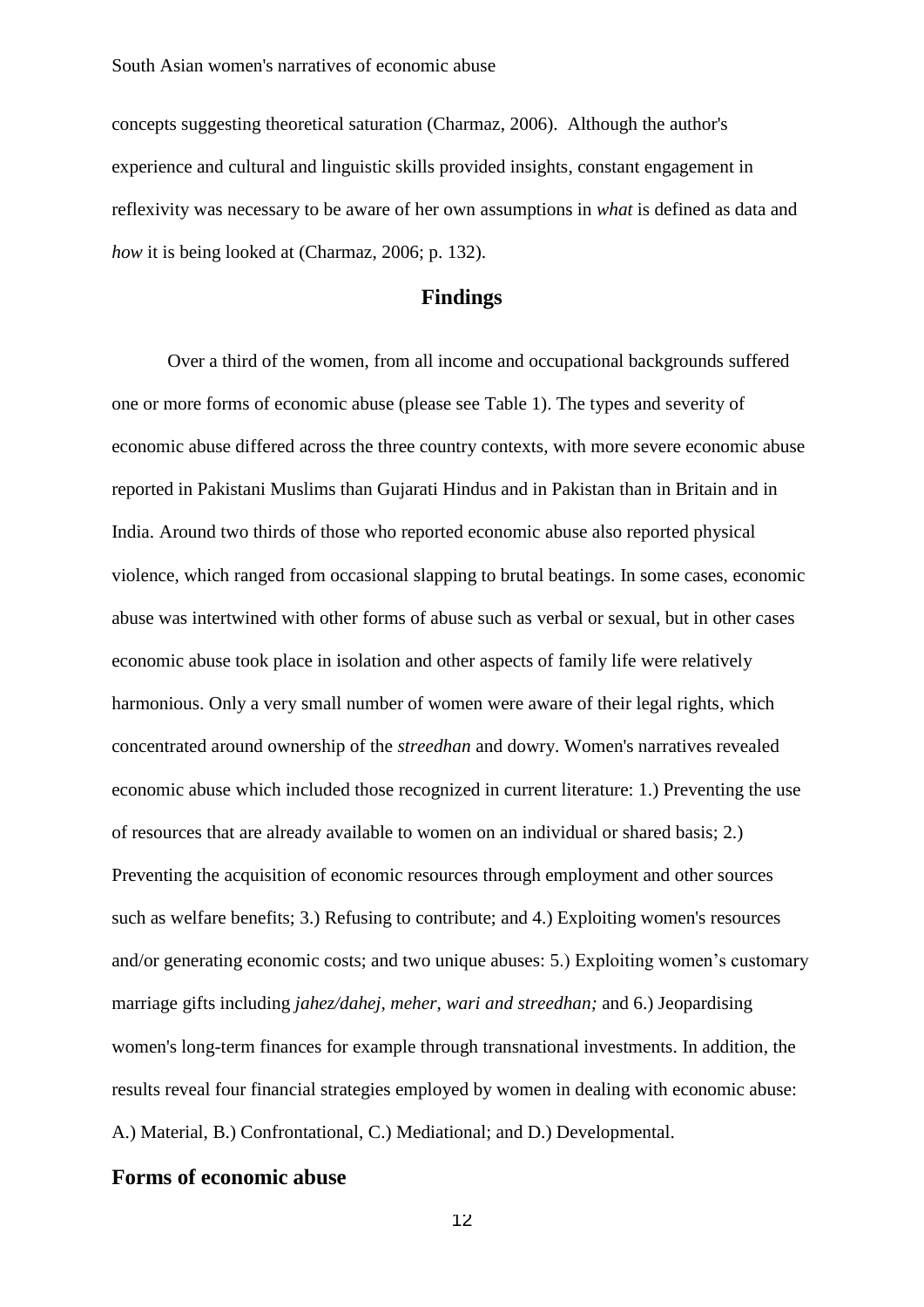## **1. Preventing the use of resources.**

Preventing the use of resources that are already available to women on an individual or shared basis through control of distribution and monitoring expenditure was the most common form of abuse. It included men transferring women's money to their own bank accounts, denying women access to a credit/debit card, making women ask for money and making big purchases without consulting women. Shabana, a Pakistani housewife, explained how her husband made her account for the money he gave her: "He gives money but that needs to be accounted for till the last rupee. He will ask for the entire account, 'Where has this one rupee gone?'." Unlike Shabana, Shahida was a second-generation British Pakistani professional and the main breadwinner of the family. Her first-generation migrant husband had the habit of scrutinising her bank account for every single expense. She recounted:

My office was in town center and for lunch break I used to go out, and get the stuff we need. He kept checking online and he goes why you bought this, and he was doing this every other day. I said I don't like this that you scrutinizing everything. I might have needed it, fancied it, I don't have to justify every single penny.

Veena however, a first-generation British Gujarati professional, did not have any access to her money and was denied a debit/credit card. She recounted her financial situation:

So, the same day my salary had to be transferred to his account. I did not know where my card and cheque books were kept. Then what happened is I signed for credit card at work and for that I needed some documents. So I said I need these documents and

he just lost it [i.e. lost his temper], 'how dare you think of taking a credit card?'. Many women, from all backgrounds, reported that their husbands did not tell them their income, savings or investments, which sometimes were made using women's income. Soni, a professional Gujarati woman, talked about her husband transferring money to their joint account on her salary day. He made investments and bought expensive things without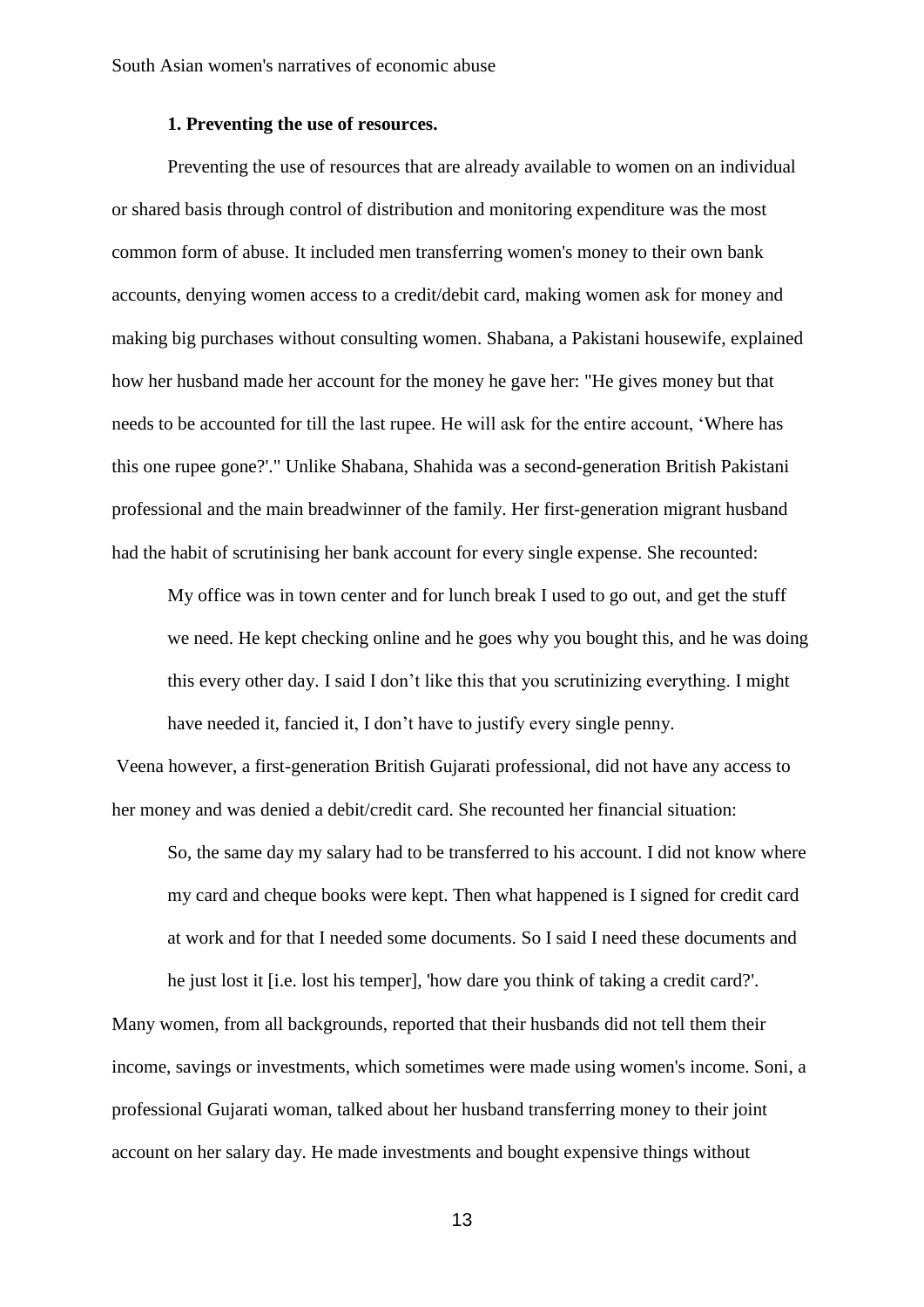consulting her. She provided an example: "I said, 'you bought the car worth four hundred thousand rupees. We bought something so big for the first time...didn't you think that you should ask me'. By the way the loan was in my name, but I did not say that."

## **2. Preventing acquisition of economic resources.**

Preventing the acquisition of economic resources through interfering with education or employment, and preventing the acquisition of other resources such as welfare benefits was a common form of abuse across the sample. Two Pakistani women reported destruction of their tools of work or denying them space to work so as to sabotage their employment. Nafisa, a Pakistani woman who earned her household expenses through sewing, said: "I tolerated everything but finally things became extremely difficult. He sold all my machines and closed the centre [a small area in her house] when I had gone to visit my family." Many women were prohibited from working because of their caring responsibilities for elderly family members and children. Ruchi, a British Gujarati who quit her work as teaching assistant due to her childcare responsibilities and her mother-in-law's ill-health, explained,"He said 'you can only work if the timings are like 11-3'. So finish all the work at home first before going to office, then be home for children when they come back! So I said, 'let it go'." Those women who defied their husbands had to face negative consequences, often in the form of physical and verbal abuse. Tasneem, a Pakistani domestic help talked about the physical abuse that ensued when her husband caught her working secretly:

My clothes were wet [because of doing dishes]. So I had to tell the truth that I had started working secretly. He got very angry and asked me to leave the job; otherwise,

I would face terrible consequences. He beat me with hands, shoes, everything. A couple of first-generation British Pakistani women reported that the child benefit (a payment by the state to parents of children under a certain age and paid to the mother when co-habiting) was being paid into their husbands' bank accounts. The wives' names were on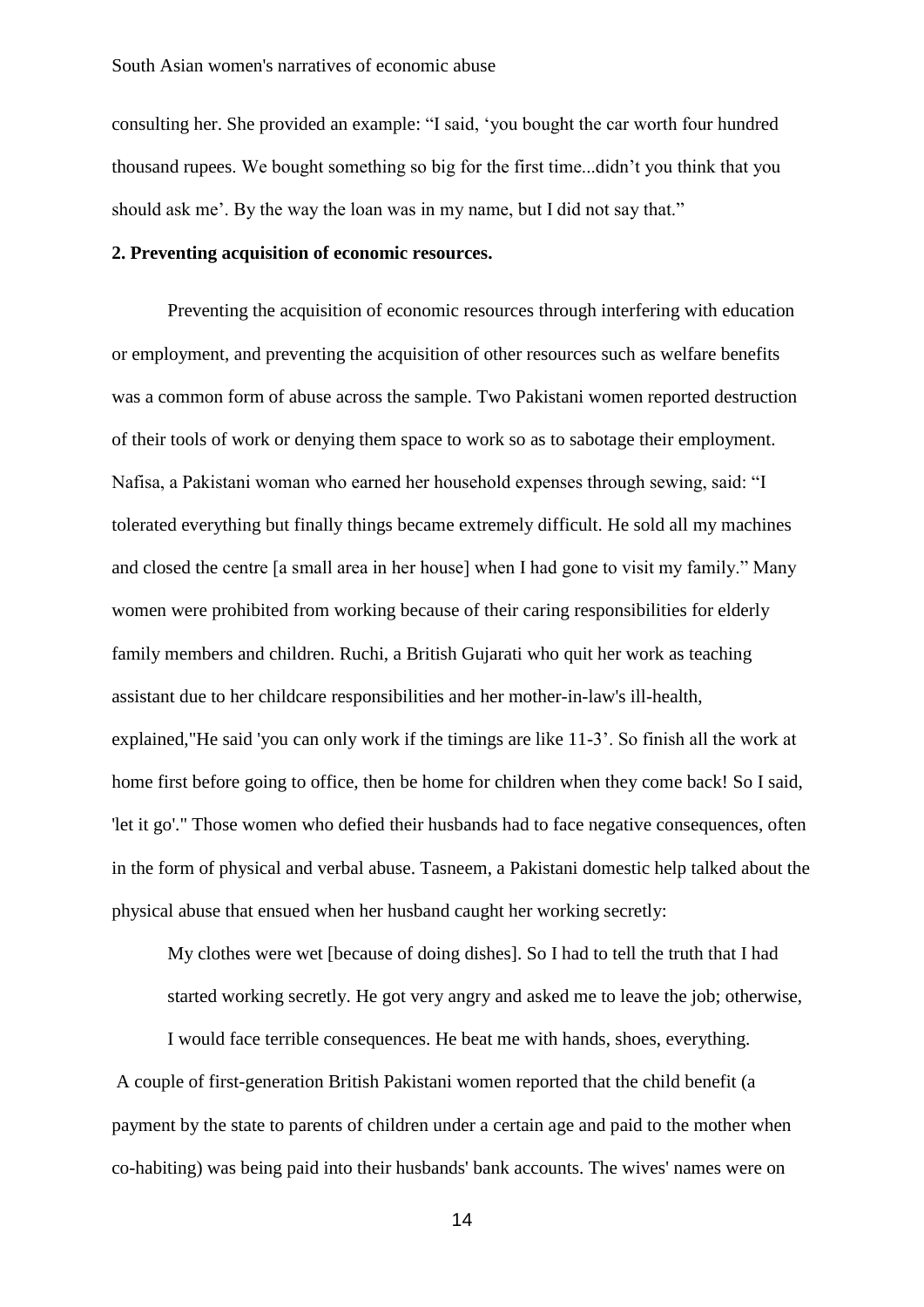the account but they had no access to it. Mehak, a first-generation British Pakistani homemaker described her earlier benefits situation: "My husband used to take benefits at that time and he had control of everything. He used to give me some pocket money. But when you have children, you want to do buy something for them."

## **3. Refusing to contribute.**

The phenomenon of men refusing to contribute towards household expenses was common in women's accounts across all groups. In some cases the contribution would be sporadic, and in other cases the men made no contribution at all. Several women recounted their husbands' refusal to contribute even in emergencies. Women reported having to rely on their natal family for medical bills and essential items such as food when they were ill. Tasneem, a Pakistani domestic help, explained, "He has not contributed anything ever. I gave birth to my first son without his financial support, my daughter died; I paid for her coffin and burial." Refusal to contribute cut across social class and country contexts. Shahida, a secondgeneration British Pakistani professional, had been responsible for all household expenses for the first seven years of her marriage. She recounted:

I said, "I am not paying everything for house. I feel for the children and for the shopping you should be paying half', and we have had a lot of struggle with that because he said, ' how can I [expect him to pay]?'. So he can send £200 to his parents every month than I am sure you could give me half of my shopping.

Several women reported that they kept their family and friends in the dark about the fact that they personally were bearing all the household expenses.

## **4. Exploiting women's resources and/or generating economic costs.**

The majority, though not all women in the study, presented themselves as more responsible with finances than their partners, and therefore not incurring unnecessary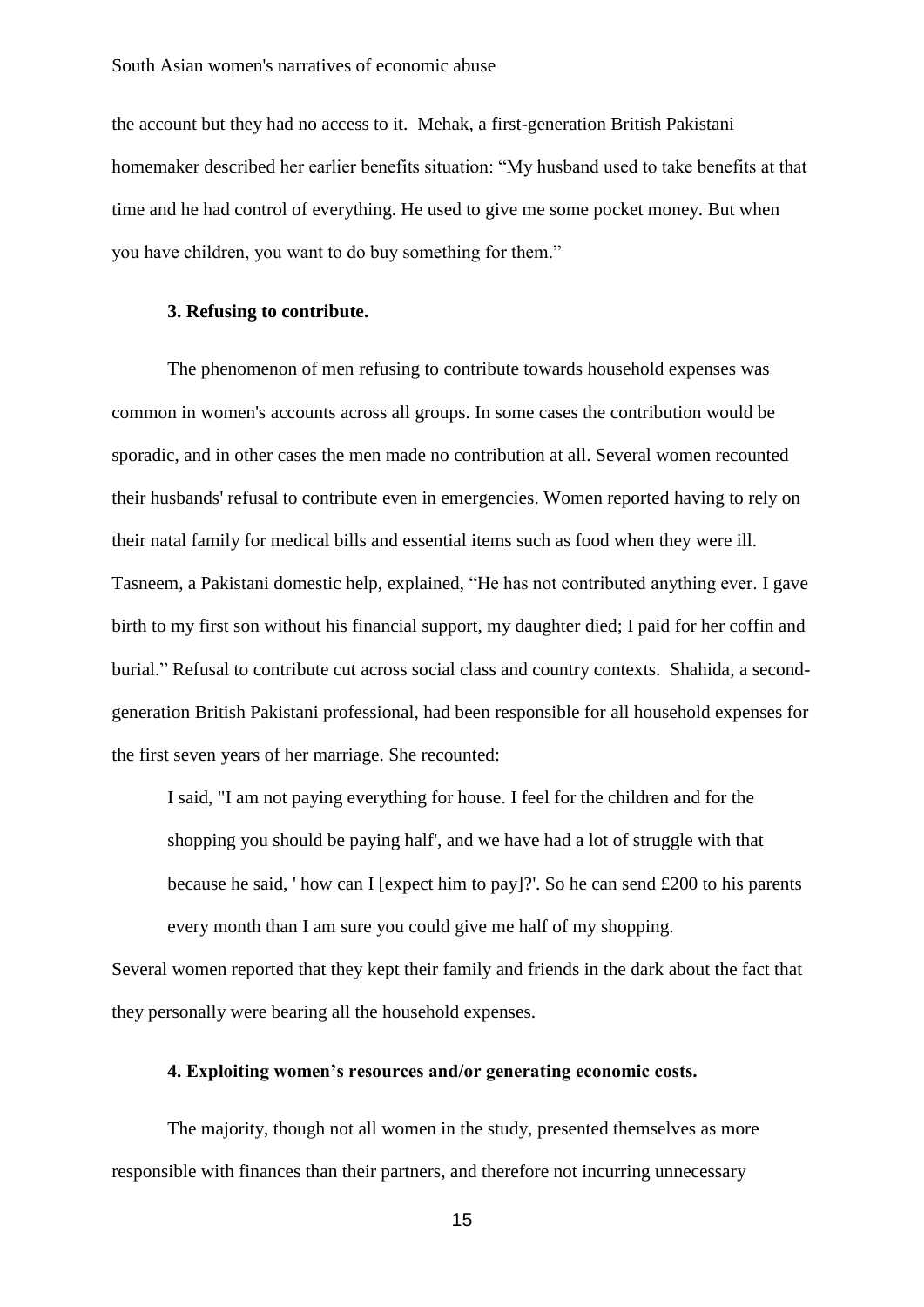#### South Asian women's narratives of economic abuse

expenses. Some women reported men's gambling, spending money on the lottery, drugs, alcohol, eating out and gifts to mistresses as unnecessary expenses at the cost of essential household needs. Several women, particularly from low-income backgrounds, reported that their husbands stole and sold their things. Some women reported their husbands using online banking to withdraw money from their accounts. Here Noorjahan, a British Pakistani housewife, described her struggle over finances with her husband. Her husband had her bank details and withdrew money if he needed to or as a threat to achieve his desired outcome. She said: "I'd rather spend on necessary things like bills. There is always one-off like car problems, birthdays, so I have to manage all this whereas he spends bill money on going out and stuff. He won't be bothered about overdraft." First-generation British Pakistani professional Hayam's story is similar. She had been saving some money for a trip to Pakistan. When she checked her account she realized that her husband had spent her savings on the lottery. She felt frustrated: "I do not like his habit of buying lottery tickets, even if it costs a pound, when money is short then I get all the more irritated." Habeeba, a Pakistani teacher in a small school recounted how her husband convinced her to buy a rickshaw so that he could earn some money. She took a big loan but he refused to drive the rickshaw to repay the loan:

A friend of mine gave me loan of 50,000 rupees to buy a rickshaw for him. To pay her I took money from someone else...Now I'm worried about this loan and don't know who to ask for. My salary is 7000 rupees which I give for the rickshaw…and then I do tuition from early morning to late night to pay for everything else.

## **5. Exploiting women's customary marriage gifts from their natal families.**

Exploitation of women's customary marriage gifts in the form of *jahez/dahej, meher, wari* and *streedhan*, as defined above, featured frequently in women's narratives, although more by women living in Pakistan and India than in Britain. Some women reported men threatening to throw them out of the house if they did not bring more dowries in form of cash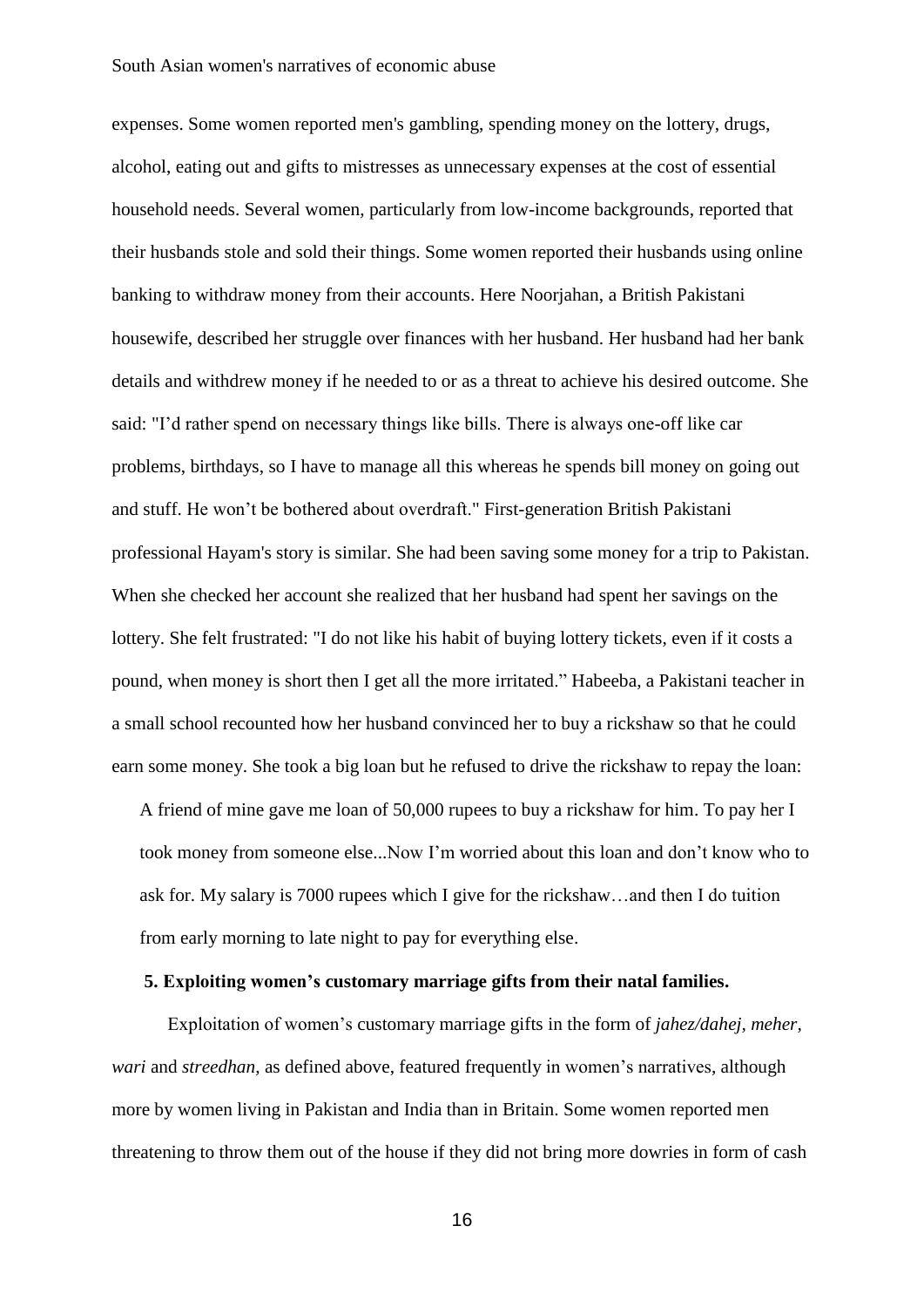#### South Asian women's narratives of economic abuse

or a household good. Here a Gujarati part-time domestic help, Radha recalled one such incident: "So, I was filling water and he hit me and told me 'go and tell your father to buy me an air-conditioned car and until he does stay at your mother's place'. He beat me a lot." Most women in this study had some amount of gold (received in the form of (*streedhan, meher, dahej or wari)* given to them by their parents or in-laws at the time of their wedding. Women considered this gold to be exclusively theirs. However, many women reported husbands (or mothers-in-law) taking control of their gold for their use. Some sold the gold and spent the money as they wished, whilst others spent it for a particular purpose, for example expenses towards securing employment. Iffat, a Pakistani housewife who was made to sell all her gold to pay for her husband's documents for a police constable job, notes her resentment: "I sold all my gold for making his documents for his job. He said he would return them once he gets the job. But he did not, instead he spent on another woman; did not even leave my engagement ring." Shabana, a Pakistani housewife from a low-income background, described how her husband forced her to give all her gold to him and bought a pistol with it:

He said, ' I am driving your father's car. I need money to spend on it.' I don't know where he spent all that money. There were our engagement rings and lots of other gold my mother had given. He said give them to me, I will buy a revolver. He started beating me, said go back to your mother's house.

## **6. Jeopardising women's future finances.**

Women's narratives revealed their intentional or inadvertent exclusion from financial planning for the future, for example by husbands making long-term investments in their own names. This also included women working informally in family businesses with no formal recognition, salary or pensions, which was more common in this study in Guajarati than Pakistani families. In the British context, one of the common forms of economic abuse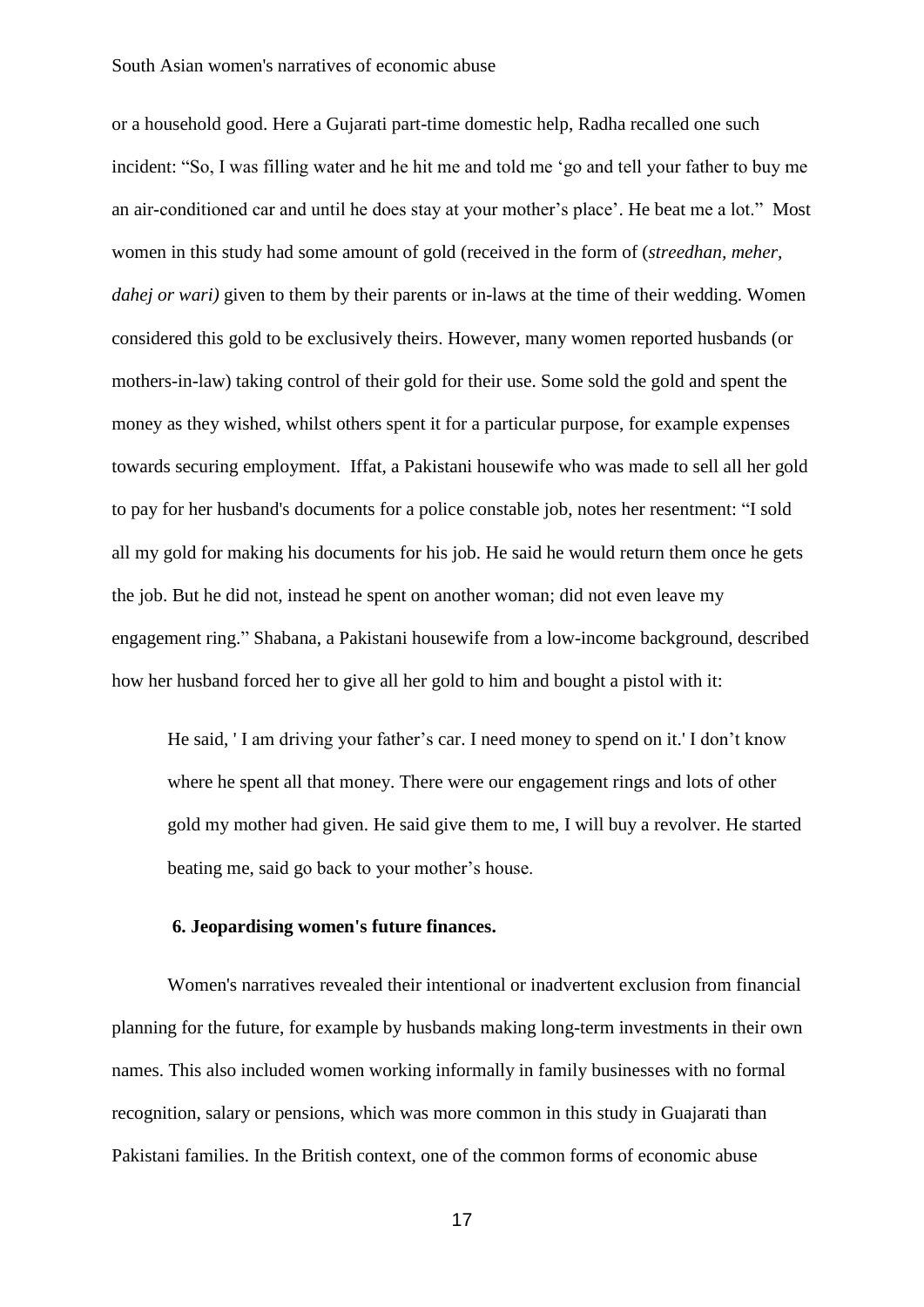contributing to women's long-term financial dependence was for husbands, usually firstgeneration Pakistanis, to make transnational investments for themselves and their parents and siblings. This was less common among British Gujarati women's accounts. Several women usually from British Pakistani backgrounds reported their husbands channelling all their money, including those for essential household expenses, towards building properties 'back home'. Ameena, a first-generation British Pakistani in skilled employment described her financial situation. Their house is in the name of her husband and his female friend [it was revealed through other sources that he was married to her Islamically], and his investment in Pakistan is in the name of her husband and his brother. She explained their long-term financial plan in which she did not appear to be included:

This house belongs to [husband's female friend] and my husband. He has taken a loan for a petrol pump for his brother, so those instalments have to be paid too. So the petrol pump is being built since past 5 -6 years. The plan we have made for the future, when the petrol pump starts off then, we will not have to send money to Pakistan.

Madhu, a Gujarati woman who has been working on her family shop for twelve years, had never been paid or formally employed by the family business. She explained: "I started working in the shop in 2001. There is no system that I get paid for the time I spend in the shop. If I need something, I ask for it. I have no [bank] account where I can save money." Her financial needs were taken care of, but she had to ask her husband or father-in-law each time she wanted to buy something, and had no say in big purchases. Though not apparently concerned about not being paid, her account revealed her long-term vulnerability and discontent over major financial decisions such as buying a house.

## **Strategies used by women**

#### **A. Material strategies**.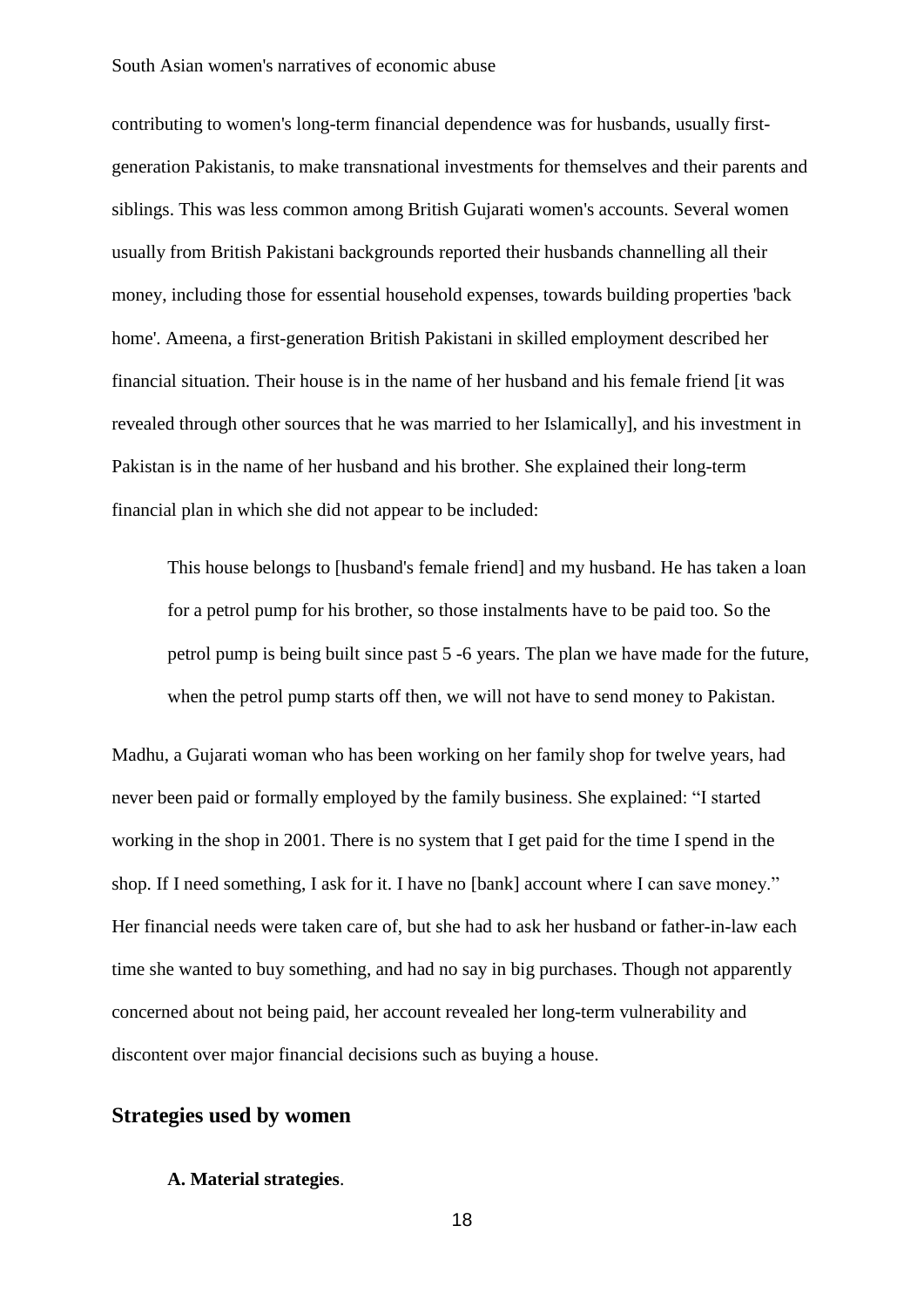Women employed a range of strategies involving the management of money and assets to enable them to resist complete financial dependency. Women reported hiding money and jewellery, lying about their income and expenses and borrowing money secretly from friends and family. As noted above, a couple of the women reported going to work secretly. Some women opened their own bank accounts for financial independence and some separated their finances from their husbands. Those in joint families often adopted indirect means to achieve their gains. Mehak, a first-generation British Pakistani housewife, did not have access to a bank account and child benefit whilst living with her in-laws. She managed to convince her husband to move out of the house on the pretext of needing more space for children, which enabled her to gain better control of finances. She recalled, "I didn't use to have much control before and that used to frustrate me that I can't do anything special for my kids… But as soon as we moved out, he gave me the rights [bank account and child benefits]." Veena, a British Gujarati professional whose husband started to demand her jewellery, described how she started to carry her jewellery with her everywhere:

Then he started to demand my jewellery. I said 'it's my *streedhan',* but then I realised he could stoop to any level, so the whole jewellery I kept in my office bag. He thought I kept it somewhere in the house but I used to carry daily to my office.

Some other women reported using covert tactics, such as accessing husband's financial information through others. Radha, a Gujarati domestic help, was frustrated because her husband expected her to share half of the household expenses but refused to disclose his income. She befriended her husband's salon assistant to obtain financial information. She said, "My husband does not bring his salary but the worker tells me, 'today it is 500 rupees'."

## **B. Confrontational strategies.**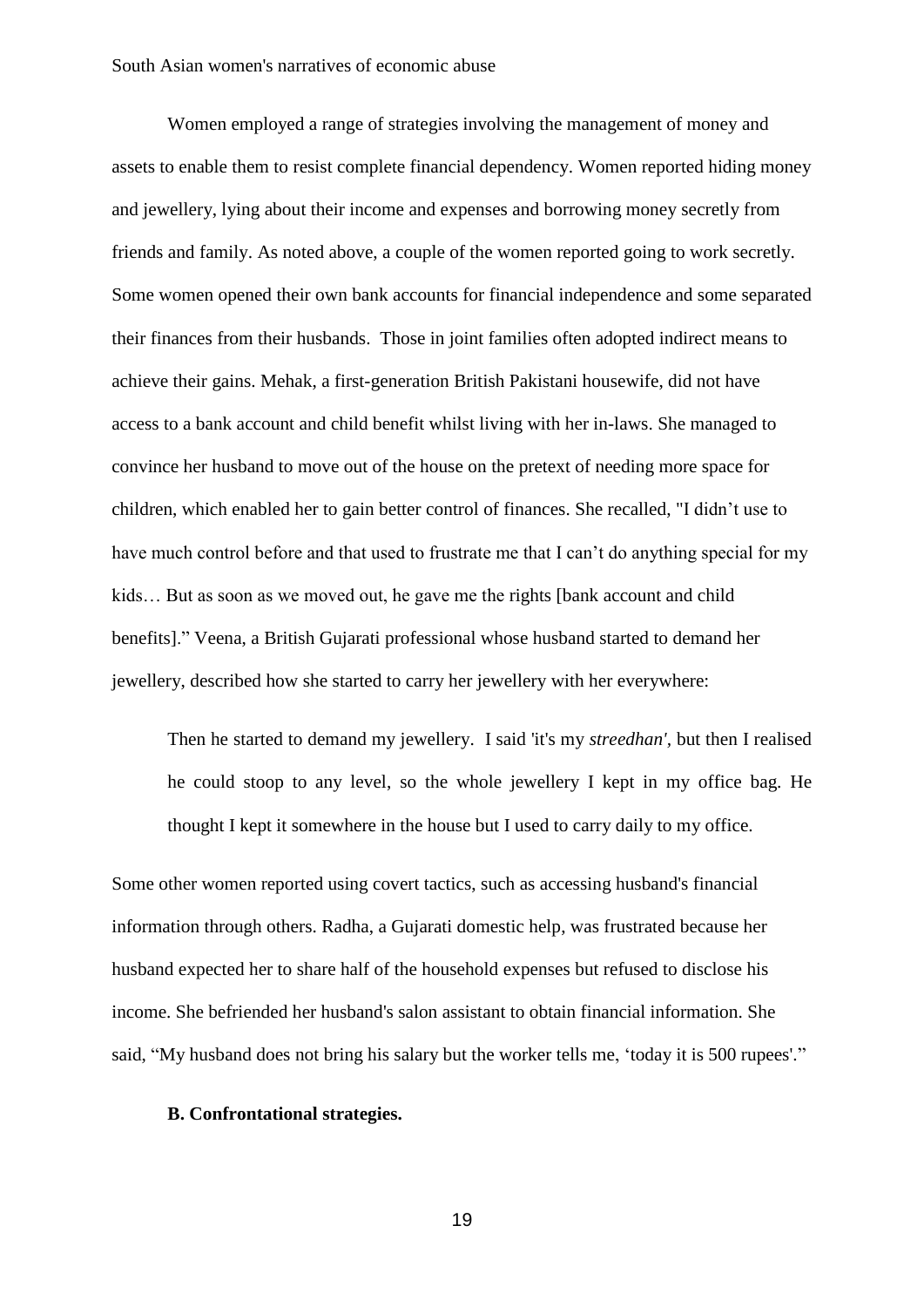Women's accounts revealed a range of emotional, verbal and sometimes visceral strategies used to confront or negotiate the economic abuse they were subjected to. Some women reported presenting their requests in the name of children, as their husbands were usually responsive in meeting the children's needs. Soni, a Gujarati professional reported, "I said, 'you might feel that I am only talking about my money but it's not for myself...I'm doing for [child] we need savings for emergency. From the business [husband's] you cannot withdraw money'." Some Pakistani Muslim women both in Britain and Pakistan drew on their religion in negotiating with their husbands. Here Muskan, a professional from a British Pakistani background described how she defended her right to spend her money: "[I told him] it was not his money, because as Muslims, we believe that husband has the responsibility to provide for the family. So if I earn something that is my money anyway." Similarly, Habeeba, a Pakistani schoolteacher, explained how her financial hardship led her to start teaching again: "My husband had objected working in the school. I told him you don't give me anything. I will go to work in the school. One cannot tolerate hunger." Shahida, a British first- generation Pakistani professional, decided to separate her finances including bank loans to deal with the economic abuse. She recalled:

I said, 'You want to have debt on your conscious, you do', so it was £30000 the debt was, so we split it, 20 he had and 10 I had and that's because of house extension in the past year for which I had paid.

A minority of women reported confronting their husbands with violence, but this was not a sustained strategy because of negative consequences. Similarly, visceral strategies such as refusing sex or food often met with physical violence and therefore were not often used.

## **C. Mediational strategies.**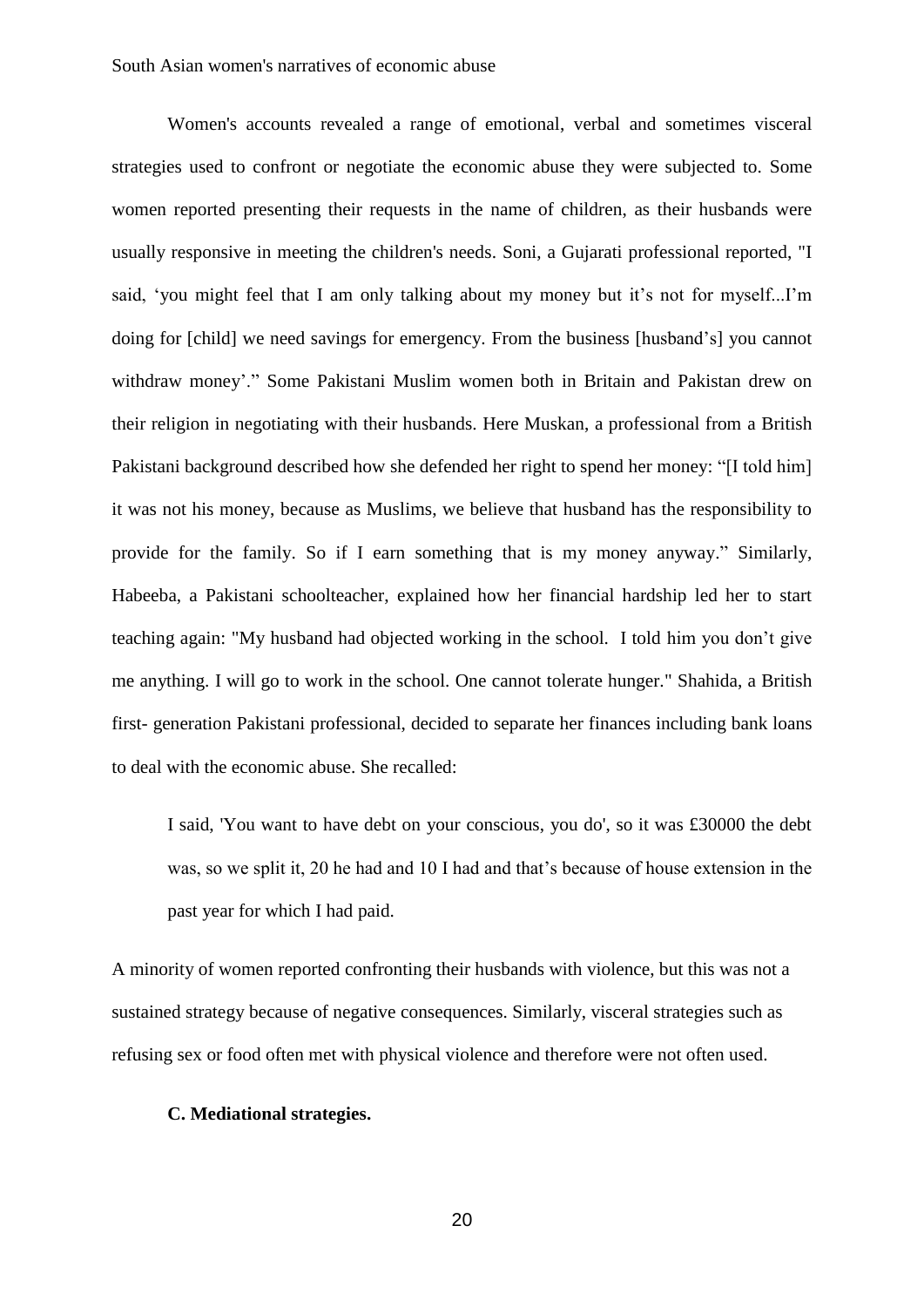Mediational strategies included seeking both informal and legal mediation. The majority of women sought mediation from their natal families, in those cases where they could or were allowed to contact them. They had either sought help from them, or their parents had intervened themselves. Some women, particularly those who were from socially and economically weak families when compared to their husband's, were reluctant to involve their parents and sometimes preferred to involve their in-laws. Zainab, a Pakistani housewife recounted a recent incident where there was an argument over finances and her husband asked her to go back to her mother's house. Going to her mother's house was not a realistic option for her, as her father had passed away. She therefore threatened to involve her in-laws: "After all it was just about an expense. I will tell my in-laws. Then see how he sends me to my mother's place. He knows I have a point, my in-laws will not allow this." Zainab's inlaw's threat of mediation was effective. Likewise Iffat, a Pakistani housewife, described how, her husband and mother-in-law had taken away all her gold and borrowed money against it. Her mother had been helpful in getting her jewellery back on two occasions, although Iffat finally lost hope when her husband took it as security for a loan the third time. She remembered: "Then my mother shouted, 'Why are you doing this with my daughter's gold? Give it back.' So my mother-in-law gave the gold back." In a minority of cases, women considered legal interventions. Veena a first-generation British Gujarati professional threatened her husband with a legal action:

I said, I will not give that back, that is my *streedhan,* legally that is mine. I don't want to sound offensive but even your father doesn't have the guts to take it back. If I go to the court and claim for it then?

For first-generation migrant women, their parents were unable to mediate because of distance and at times, their advice could also be irrelevant in the British context. Ruchi, a British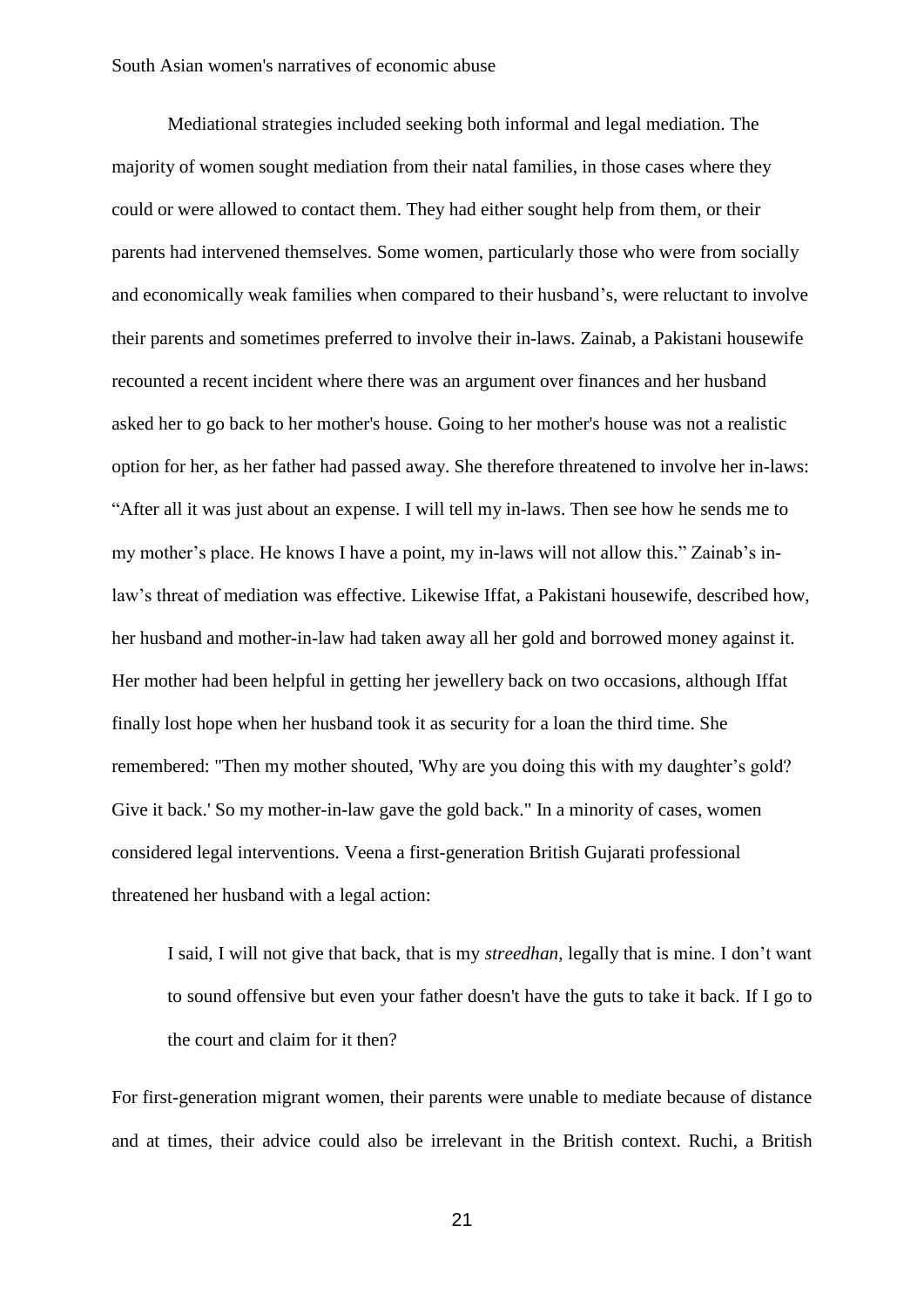Gujarati women, said, "My mother cannot do anything from there. Whatever the situation is, I handle it...her advice is good according to her, but not for my situation."

## **D. Developmental strategies.**

Some women's narratives revealed a range of development strategies aimed at achieving financial independence. These included pursuing employment or seeking new opportunities, joining educational or skills building courses, developing financial skills such as learning to handle own bank account and building social networks for help with loans. A couple of women also mentioned volunteering with the hope of getting a paid position or working for a very small amount to stay in the labour market. Ameena, a first-generation British Pakistani in skilled employment started working to have financial independence with regard to her and her children's needs:

I don't mean to say that he shouldn't be supporting his family back home but there should be a limit. So that's the reason I have started working, at least there is this satisfaction that I can take care of my children and myself a bit ..so I don't even bother about him sending money now.

Some women managed to win their arguments with regard to employment after initial resistance. Tasneem, who was working secretly, partnering with her brother's wife so that her husband did not find out, explained: "I was working as a maid sweeping and washing clothes in a nearby house. To keep it hidden from our husbands my brother-in-law's wife and I went to that house on alternate days." In the end, after initial beatings and being forced to give her money to her husband, Tasneem continued to work and was able to meet her household needs. However, finding employment, especially where women had never worked or were migrants, was not an easy option. Noorjahan, a first-generation British Pakistani, had been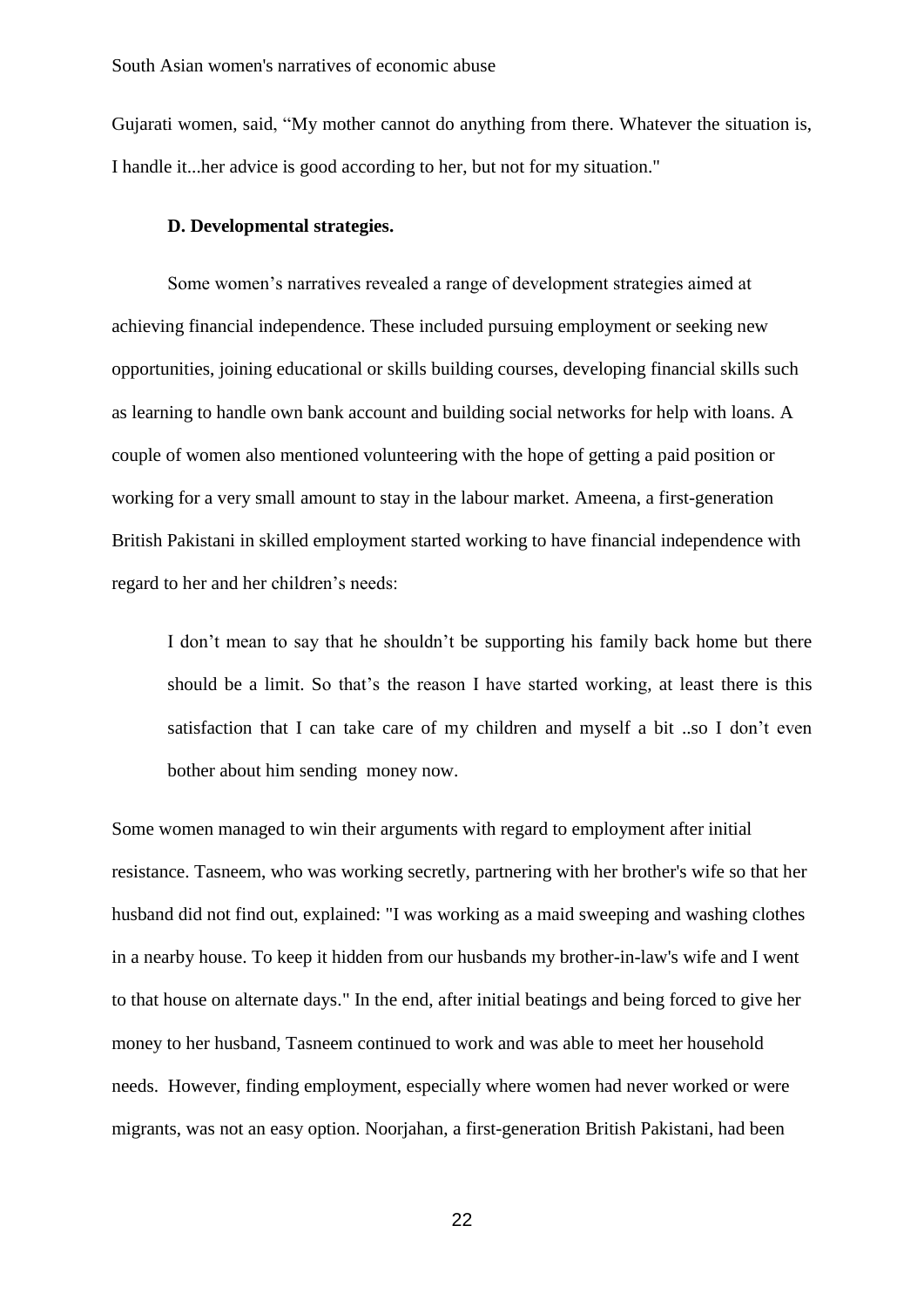volunteering for past two years in the hope of getting some paid work without much luck.

## **Discussion**

This paper demonstrates the importance of situating economic abuse in intersecting ethnic, socioeconomic and national contexts as well as in gender relations (Phoenix & Pattynama, 2006). The main contribution of the study arises from its focus on groups of women who have received little attention in research on economic abuse; South Asian women in the UK, India and Pakistan. Findings from this research can thus potentially offer analytic means to engage with the complexity of economic abuse by highlighting abuses that are embedded in specific social and cultural practices and demonstrating how they intersect with class, nationality, education and employment status. Further, women were recruited using community networks. This allowed the study to capture a range of everyday economic abuse occurring in the absence of reported physical abuse.

The paper confirmed the presence of the four forms of abuse that have been identified in previous research (Macdonald, 2012). However, while a few studies have captured some of the severity and diversity of domestic violence and contain examples of economic abuse; they have not specifically focussed on it (for example see Anitha et al., 2008; Rabbani et al., 2008; Visaria, 1999). Those studies that have focused on economic abuse have generally not included South Asian women. By doing so and studying three national contexts, this study has identified two previously unreported forms of economic abuse: exploiting women's customary marriage gifts, including jahez*/dahej, meher, wari* and *streedhan,* and jeopardising women's future/long-term finances as, for example, when husbands made transnational investments in their own interests. In previous studies, some of these abuses have featured as part of transnational family financial and marriage practices (for examples see Basu, 2005; Bhopal, 2009; Caulfield & Johnson, 2003; Makino, 2015). They have not, however, been examined from the perspective of economic abuse or as interconnected phenomena. The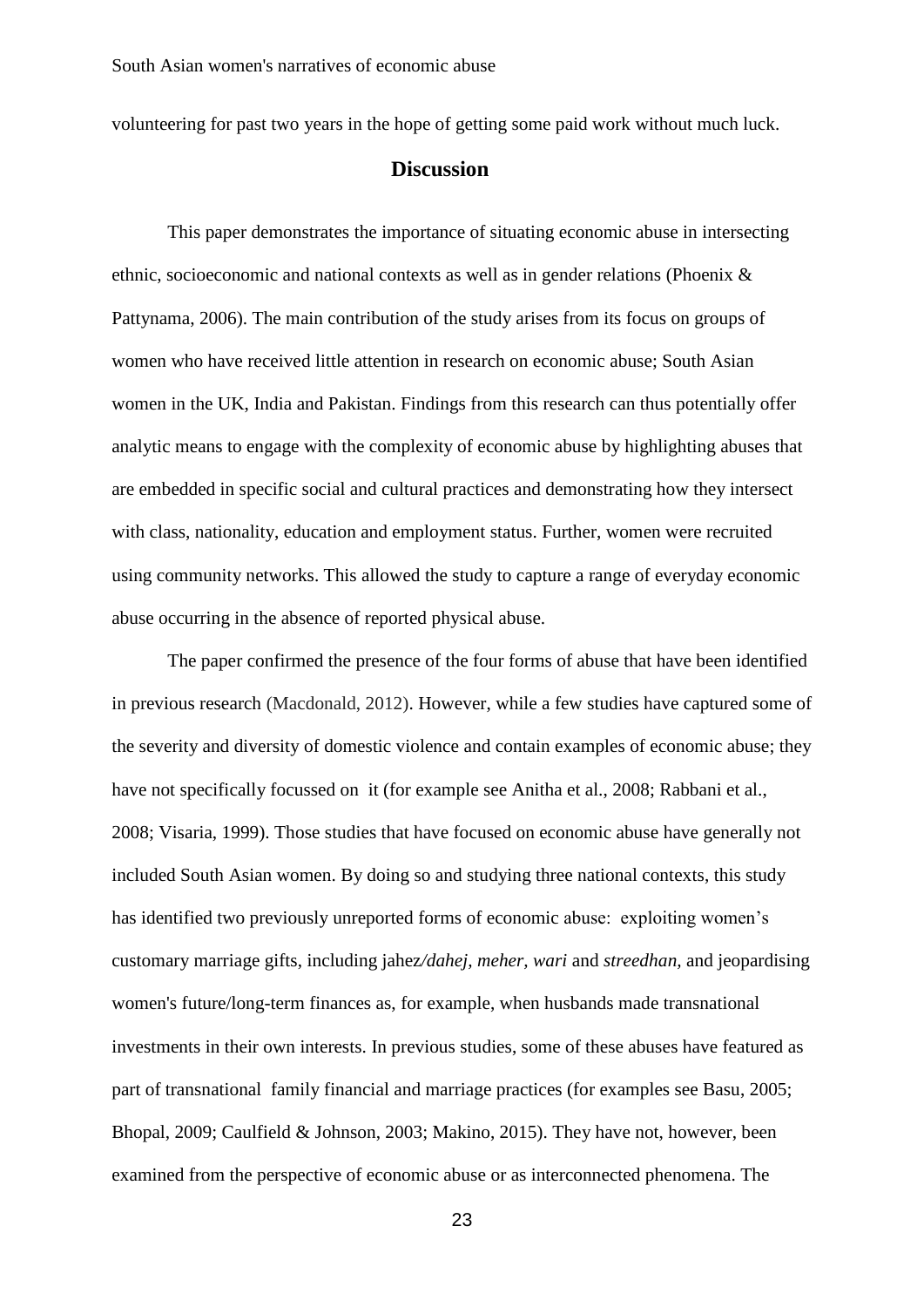#### South Asian women's narratives of economic abuse

findings of this study add to the research literature by showing the diverse, complex and multifaceted forms of agency (Kabeer, 1999) that the women displayed in the face of patriarchy, class, race and legal disadvantages. This defiance and resistance have often been overlooked in domestic violence research, although recent work has started to attend to it (for example, Hamby, 2014). The women in this study had both overt and covert responses to economic abuse that were related to their socioeconomic and ethnic positioning. These included: material, confrontational, mediational; and developmental strategies. This typology of strategies illustrates that the women were agentic in resisting economic abuse and did not accept it as natural or cultural or something they could do nothing about.

Feminist scholars have long shown that domestic violence is centrally linked to gendered power relations (Ali, 2013). However, it is also clear that, while gender relations are characterised by power imbalances, they differ for different groups and across national boundaries. In particular, they are rooted in inequalities in nationality, transnationalism, women's individual and collective positioning in socioeconomic hierarchies and patriarchal norms such as cultural constructions of money and masculinity (Chowbey, 2016; 2017; Kabeer 2009). Gender relations are simultaneously reshaped and resisted in myriad ways by women, and gender is only one of the intersecting social categories that impact on their experiences (Phoenix & Pattynama, 2006). As the findings reported above illustrate, cultural, national and religious contexts set the parameters within which women are encouraged to define their role and worth in relation to men and elder generations. Women's education and employment opportunities, social welfare support and childcare provision all influence their economic positioning (Dale & Ahmed, 2011; Kishor & Gupta, 2009; Sadaquat & Sheikh, 2011) and so the strategies they use to respond to and/or resist economic abuse. Further, a crucial element in women's response to economic abuse is their access to statutory and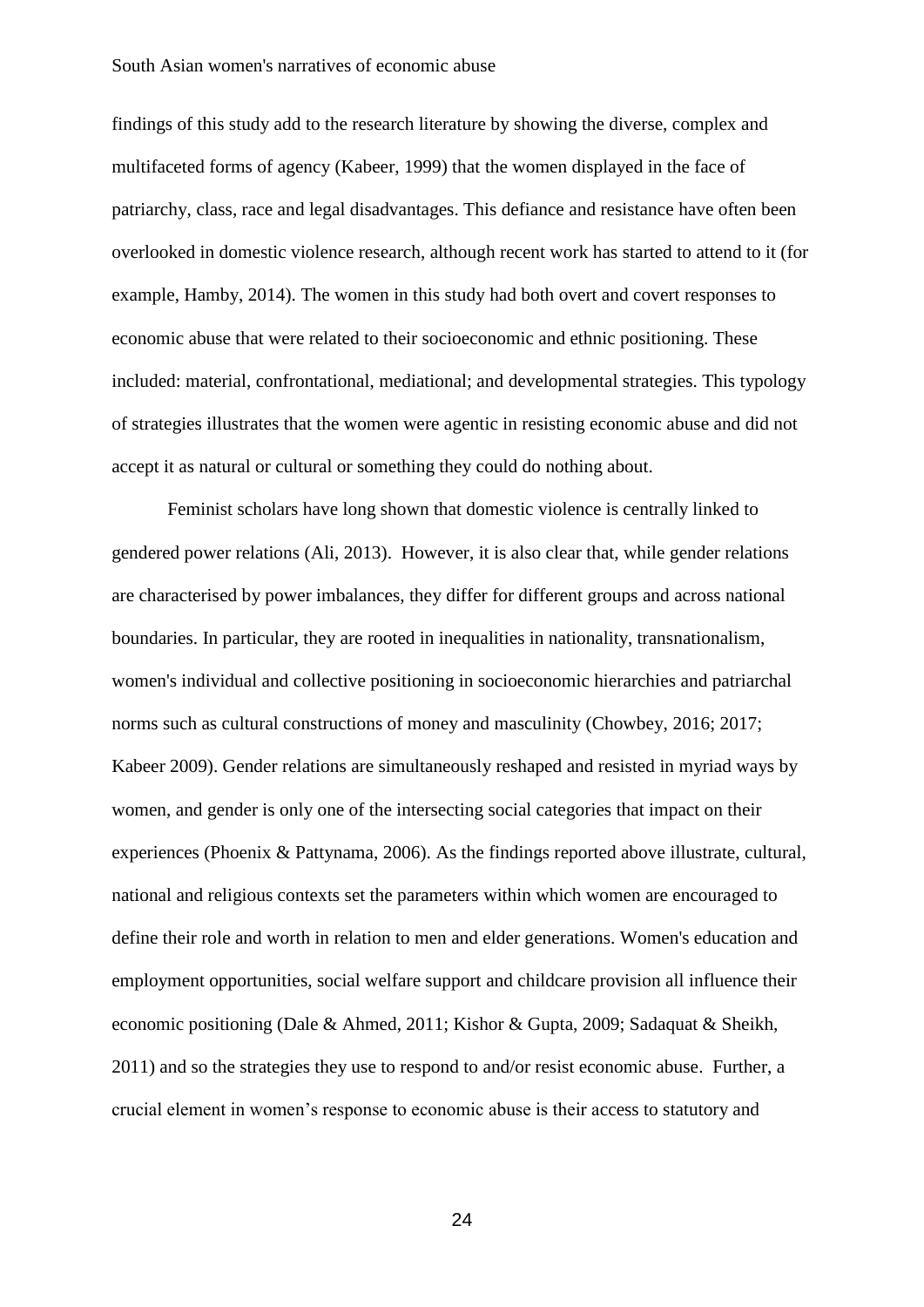voluntary services. This access depends on their legal status, ethnicity, linguistic skills and knowledge (Anitha et al., 2008; Chowbey, 2016; Thiara & Gill 2010).

#### **Limitations**

Although the analyses of women's accounts contribute considerably to our understanding of economic abuse, men's perspectives have not been recorded in this study. They are, of course, important, including to understandings of how economic abuse can be prevented and the husbands' accounts might have complemented or challenged women's perspectives. It was not possible, however, to include men in the time available, and the design of the study depended on women feeling that their family members could not access, or ask about, their stories.

## **Research implications**

This paper illustrates the need for research on a range of ethnic groups from diverse backgrounds and in different countries by demonstrating two forms of abuse unique to South Asian families that are not captured in existing literature. By presenting a typology of women's strategies to deal with economic abuse the findings can be used to frame future research questions and contribute to the growing body of work that demonstrates South Asian women's agency in strategizing and negotiating their everyday life (Chowbey, 2017; Kabeer, 1999; Malik, 2010). These findings can also serve to illuminate issues that need to be addressed in further theorising of economic abuse for women, such as diverse household compositions.

## **Clinical and policy applications**

Despite legal recognition, economic abuse has not received sufficient policy attention (Fawole, 2008). However, women's ability to escape violent and abusive relationships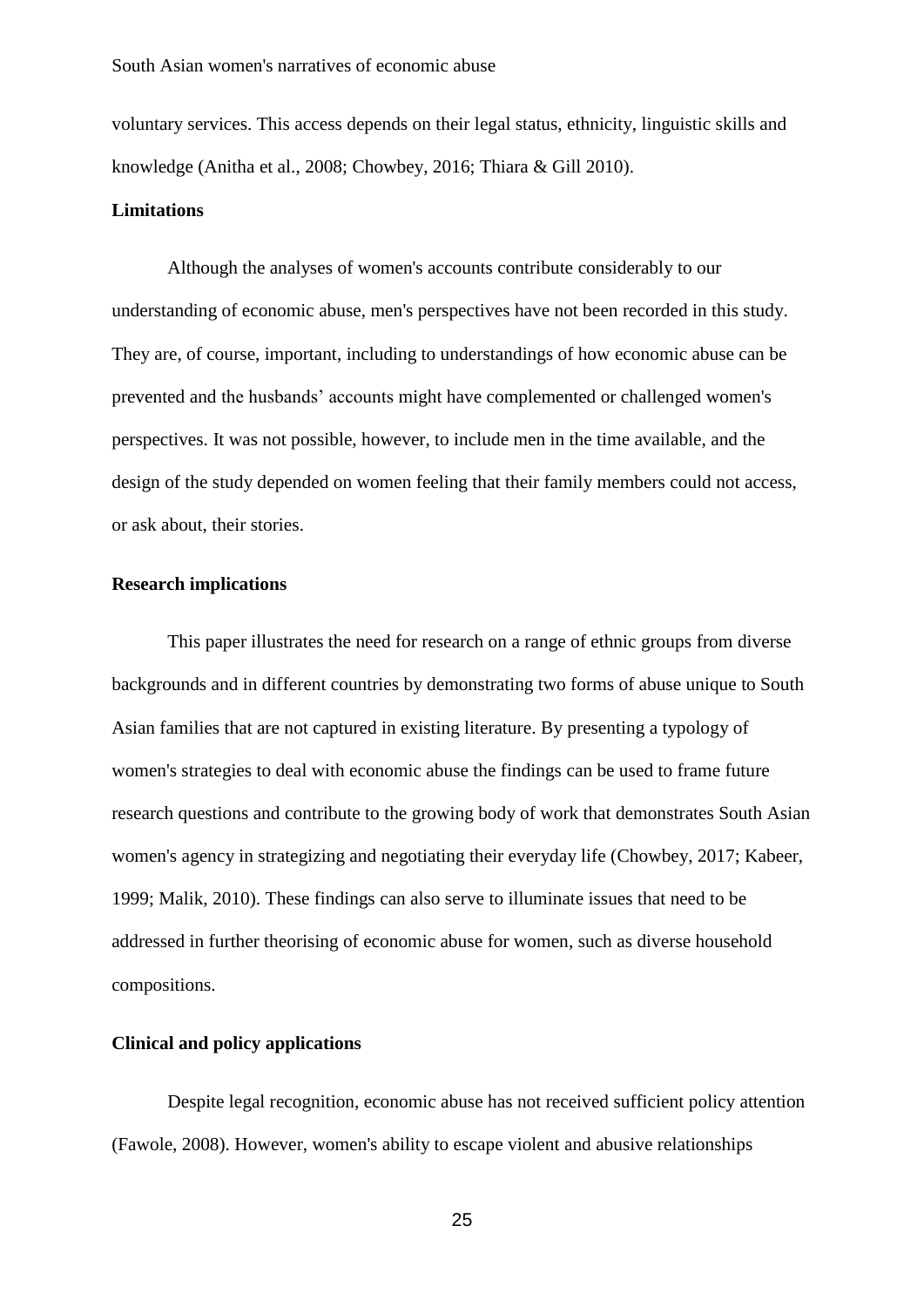depends on their financial autonomy and this is compromised for South Asian women in a number of ways not identified for white majority women in Britain. The similarities in South Asian women's experiences of economic abuse and their strategies for dealing with it across three countries suggests the need for a common approach and 'two-way policy learning' (Walker et al., 2013; p 230) for effective policy interventions at a global level. Professionals need to appreciate both common and unique forms of economic abuse in the context of specific marriage practices and of transnationalism, in order to be able to recognize and address these, rather than making assumptions about cultural practices (Thiara & Gill, 2010).

# **Conclusions**

Theorisation of economic abuse and responses to the abuse that encompasses a range of women requires a complex, intersectional contextualisation of place, ethnicity and religion as well as of the gender and socioeconomic status that are more frequently the focus of research in this area. This study has broken new ground by showing that listening to the narratives of socioeconomically diverse groups of women from national, cultural, religious and ethnic groups that have so far not been focused on in studies of economic abuse, produces new understandings by highlighting issues that are not of relevance to white women from majority ethnic groups. It, therefore, makes an important contribution to a more complex, fuller understanding of the phenomena that constitute economic abuse. Further, women's responses to economic abuse indicate that, with support, the women would be willing and able successfully to act against economic abuse. Their strategies are, however, limited by the socioeconomic resources available to them.

## **References**

Adams, A. E., Sullivan, C. M., Bybee, D., & Greeson, M. R. (2008). Development of the scale of economic abuse. Violence Against Women, 14(5), 563-588. DOI:

10.1177/1077801208315529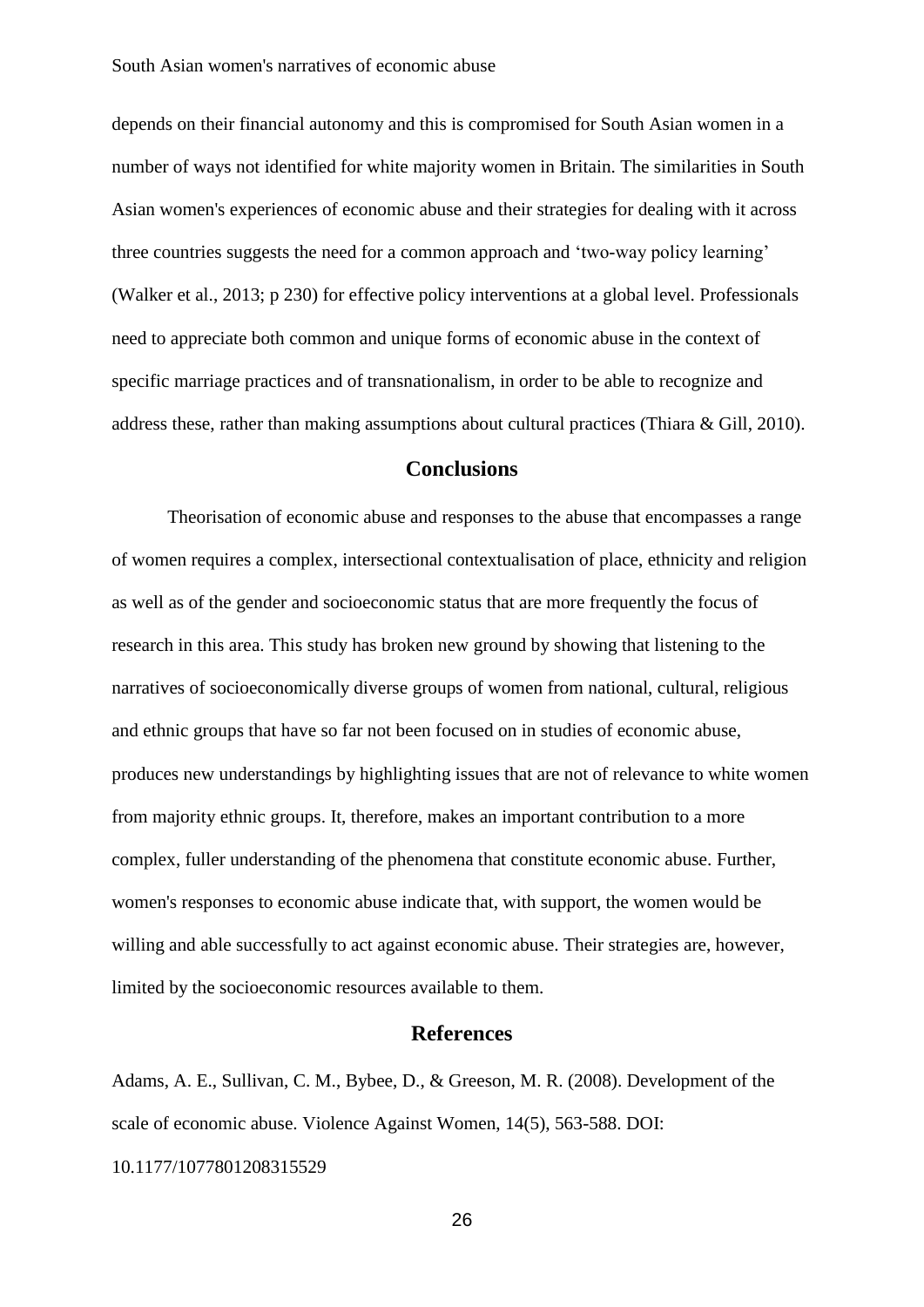South Asian women's narratives of economic abuse

Agarwal, B, 1997, Bargaining'' and gender relations: Within and beyond the household,

*Feminist economics,* 3, (1), 1-5. DOI: 10.1080/1354570973387991

Ahmed-Ghosh, H. (2004). Chattels of Society Domestic Violence in India. *Violence against women*, *10*(1), 94-118. doi: 10.1177/1077801203256019

Ali, P. A., & Naylor, P. B. (2013). Intimate partner violence: A narrative review of the feminist, social and ecological explanations for its causation. *Aggression and Violent Behavior*, *18*(6), 611-619. <http://dx.doi.org/10.1016/j.avb.2013.07.009>

Anitha, S., Chopra, P., Farouk, W., Haq, Q., & Khan, S. (2008). Forgotten women: Domestic

violence, poverty and South Asian women with no recourse to public funds. Website:

<https://lemosandcrane.co.uk/resources/Saheli%20-%20Forgotten%20Women.pdf>

Aurat Foundation: Provincial assembly of Sindh notification Karachi, 2013. Website:

[http://www.af.org.pk/Acts\\_Fed\\_Provincial/Sindh\\_Acts\\_since\\_2002/Sindh%20%202013/The](http://www.af.org.pk/Acts_Fed_Provincial/Sindh_Acts_since_2002/Sindh%20%202013/The%20Domestic%20Violence%20(Prevention%20and%20Protection)%20Act,%202013.pdf)

[%20Domestic%20Violence%20\(Prevention%20and%20Protection\)%20Act,%202013.pdf](http://www.af.org.pk/Acts_Fed_Provincial/Sindh_Acts_since_2002/Sindh%20%202013/The%20Domestic%20Violence%20(Prevention%20and%20Protection)%20Act,%202013.pdf)

Chowbey, P. (2016). Employment, masculinities, and domestic violence in 'fragile 'contexts:

Pakistani women in Pakistan and the UK. *Gender & Development*, *24*(3), 493-

509[.http://dx.doi.org/10.1080/13552074.2016.1233670](http://dx.doi.org/10.1080/13552074.2016.1233670)

Chowbey, P. (2017). *What is food without love?* The micro-politics of food practices in South Asians in Britain, India and Pakistan. Sociological Research Online.

Basu, S. (2005). Dowry and Inheritance: Issues in Contemporary Indian Feminism. *New Delhi, India: Women Unlimited*.

Bennett, F. (2013). Researching within‐household distribution: Overview, developments, debates, and methodological challenges. *Journal of Marriage and Family*, *75*(3), 582-597. DOI: 10.1111/jomf.12020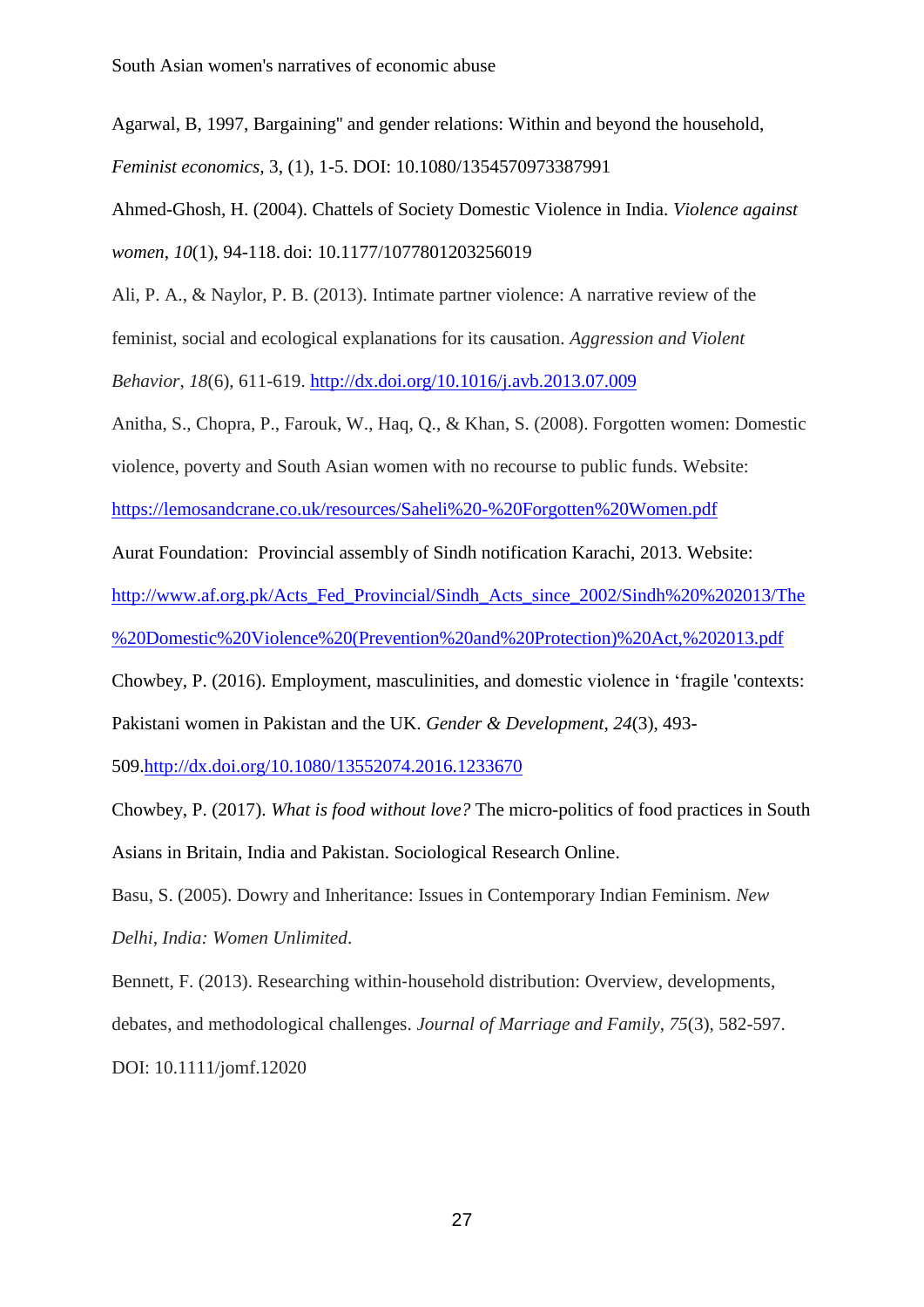Begum Sadaquat, M., & Sheikh, Q. T. A. A. (2011). Employment situation of women in Pakistan. International journal of social economics, 38(2), 98-113. DOI:

[10.1108/03068291111091981](http://dx.doi.org.lcproxy.shu.ac.uk/10.1108/03068291111091981)

Bhan, G. (2001). India gender profile. University of Sussex. Institute of development studies. Bhatia, M. (2012). Domestic Violence In India: Cases Under The Protection Of Women From Domestic Violence Act, 2005. *South Asia Research*, *32*(2), 103-122. doi: 10.1177/0262728012453489

Bhopal, K. (2009). Identity, empathy and 'otherness': Asian women, education and dowries in the UK. *Race Ethnicity and Education*, *12*(1), 27-39. DOI: 10.1080/13613320802650923 Caulfield, T., & Johnson, H. (2003). COMMENTARY: Understanding South Asian dowry violence. *South Asia: Journal of South Asian Studies*, *26*(2), 213-228. DOI:

10.1080/085640032000091255

Charmaz, K. (2006). Constructing grounded theory: A practical guide through qualitative analysis (Introducing Qualitative Methods Series). London: Sage.

Dale, A., & Ahmed, S. (2011). Marriage and employment patterns amongst UK-raised Indian, Pakistani, and Bangladeshi women. *Ethnic and Racial Studies*, *34*(6), 902-924. DOI: 10.1080/01419870.2011.564058

Fawole, O. I. (2008). Economic violence to women and girls: Is it receiving the necessary attention? Trauma, Violence & Abuse, 9(3), 167-177. DOI: 10.1177/1524838008319255

Hamby, S. (2014). *Battered women's protective strategies: Stronger than you know*. OUP.

Hamby, S. (2015). On the use of race and ethnicity as variables in violence research.

*Psychology of Violence,* Vol. 5, No. 1, 1–7, DOI: 10.1037/a0038470

Hassan, S. M. (2015). Problems Faced by Women in Police Stations: Need for Police

Reforms in Pakistan. *Pakistan Journal of Criminology*, *7*(1), 85.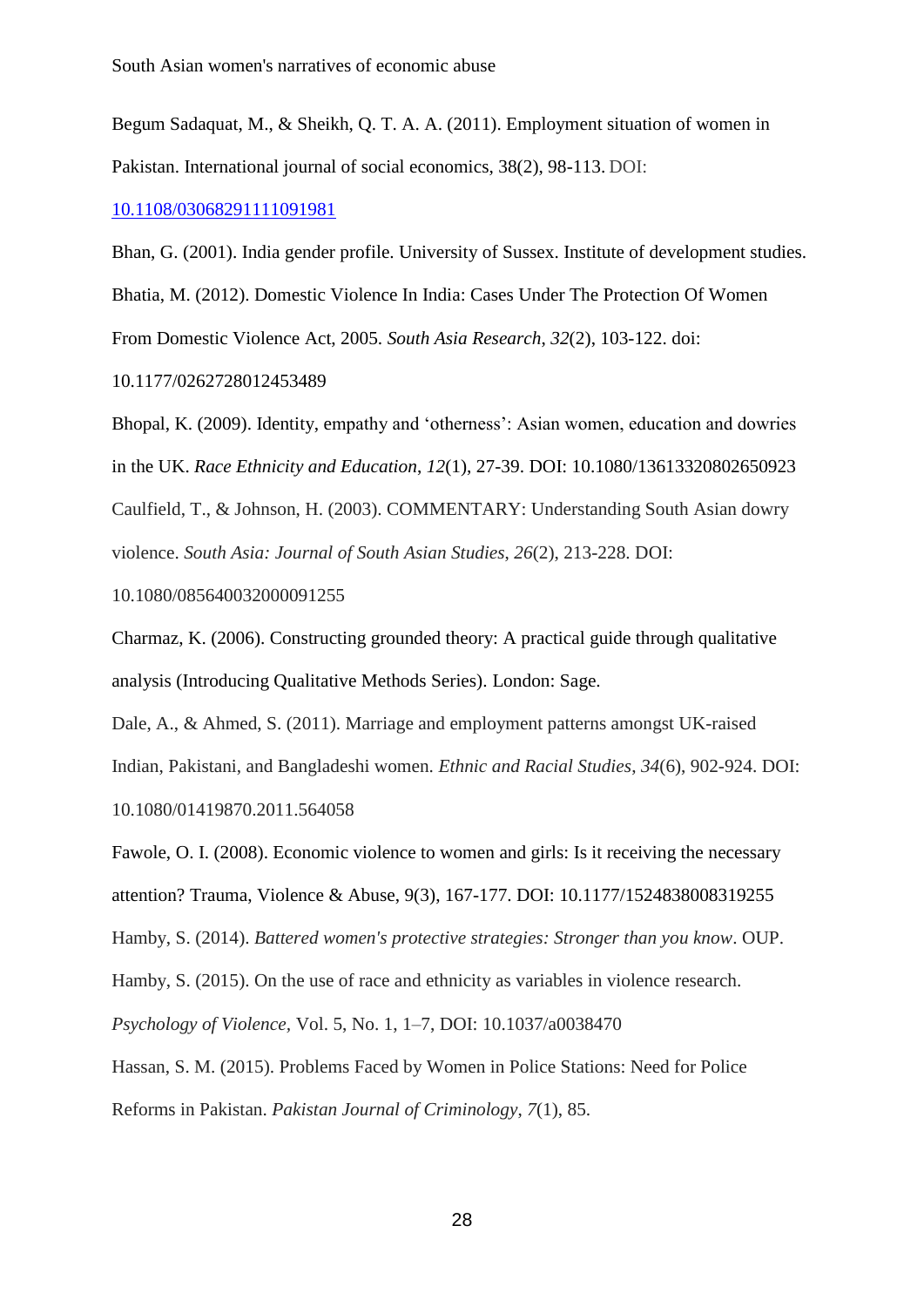Home Office (2003) Safety and Justice: The Government's Proposals on Domestic Violence available at

http://webarchive.nationalarchives.gov.uk/20100418065544/http:/www.homeoffice.gov.uk/d ocuments/2003-cons-domestic-violence-cons/domesticviolence2835.pdf?view=Binary Kabeer, N. (1999). Resources, agency, achievements: Reflections on the measurement of

women's empowerment. *Development and change*, *30*(3), 435-464.

Kishor. S, and Gupta, K. (2009) Gender Equality and Women's Empowerment in India. National Family Health Survey (NFHS-3), India, 2005-06. Mumbai: International Institute for Population Sciences; Calverton, Maryland, USA: ICF Macro.

Macdonald, F. (2012). *Spotlight on economic abuse: A literature and policy review*. North

Collingwood: Good Shepherd Youth & Family Service and Kildonan Uniting Care.

Makino, M. (2015). Marriage, dowry, and women's status in rural Punjab, Pakistan

<http://econpapers.repec.org/paper/jetdpaper/dpaper534.htm>

Malik, A. A. (2010). *Strategies of British-Pakistani Muslim women: 'subject' and' agency' reconsidered through (an) analysis of marriage, divorce and everyday life* (Doctoral dissertation, University of Cambridge).

Modood, T. (1988), '"Black", racial equality and Asian identity', *New Community*, 14: 3, 397–404. DOI: 10.1080/1369183X.1988.9976077

Nandi, A. and Platt, L. (2010) *Ethnic Minority Women's Poverty and Economic Well-being*, London: Government Equalities Office.

Nyman, C., Reinikainen, L., & Stocks, J. (2013). Reflections on a Cross‐National Qualitative Study of Within‐Household Finances. *Journal of Marriage and Family*, *75*(3), 640-650. DOI: 10.1111/jomf.12033

Nazroo, J. Y., & Kapadia, D. (2013). *Ethnic Inequalities in Labour Market Participation?* ESRC Centre on Dynamics of Ethnicity, University of Manchester.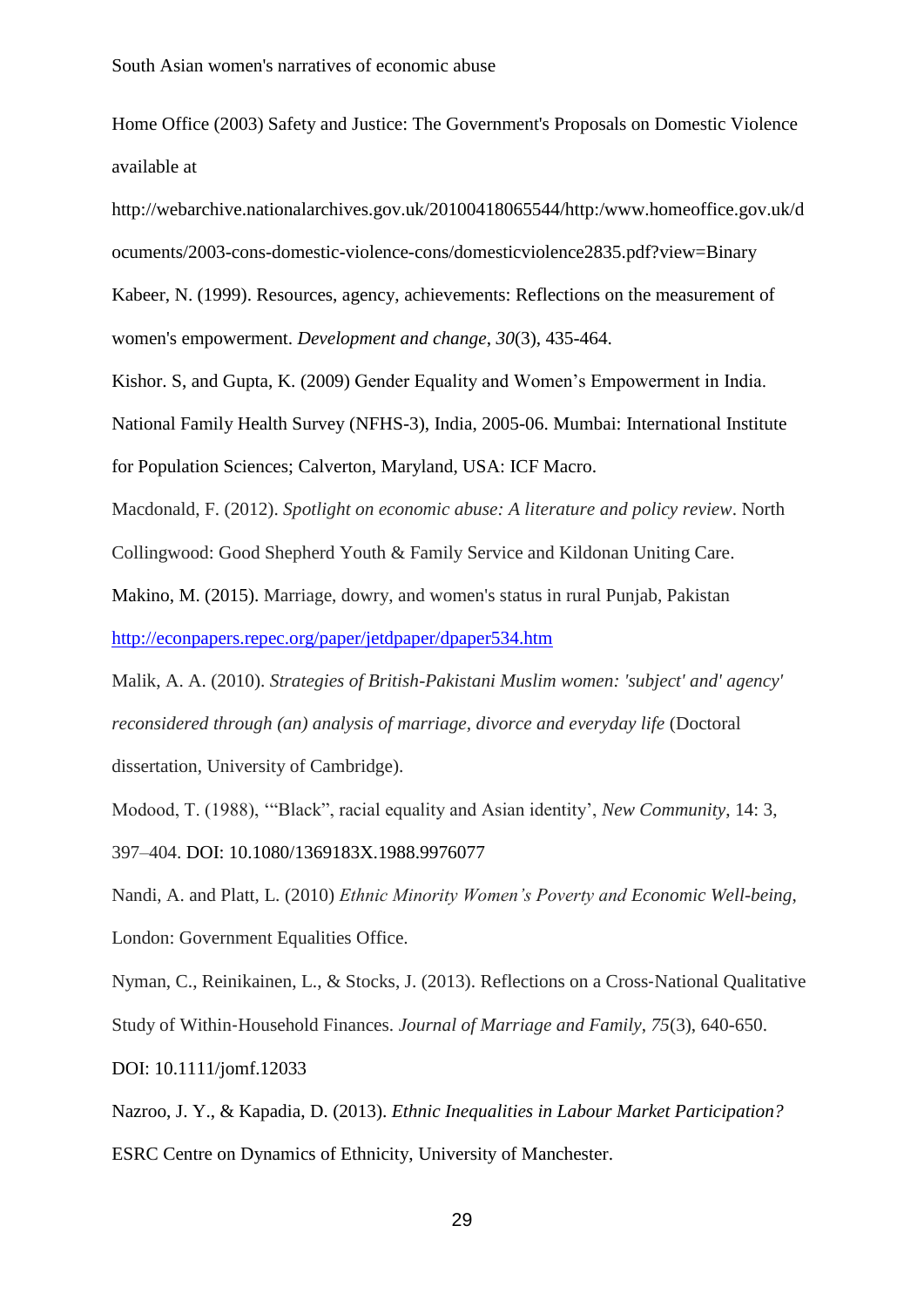Pakistan Demographic Health Survey (PDHS) (2012-13) : National Institute of Population Studies, Pakistan and Measure DHS, ICF International USA.

Phoenix, A. & Pattynama, P. (2006). Editorial: Intersectionality. *European Journal of Women's Studies* 13 (3): 187-192. <http://dx.doi.org/10.1177/1350506806065751>

Qureshi, K. (2016) *Marital breakdown among British Asians: conjugality, legal pluralism and new kinship*, London: Palgrave.

Postmus, J. L. (2010). Economic empowerment of domestic violence survivors. In *VAWnet Applied Research Forum: National Resource Center on Domestic Violence*. Website: [http://www.vawnet.org/Assoc\\_Files\\_VAWnet/AR\\_EcoEmpowerment.pdf](http://www.vawnet.org/Assoc_Files_VAWnet/AR_EcoEmpowerment.pdf)

Postmus, J. L., Plummer, S. B., McMahon, S., Murshid, N. S., & Kim, M. S. (2012). Understanding economic abuse in the lives of survivors. *Journal of Interpersonal Violence*, XX(X) 1–20. DOI: 10.1177/0886260511421669

Rabbani, F., Qureshi, F., & Rizvi, N. (2008). Perspectives on domestic violence: case study from Karachi, Pakistan. *East Mediterr Health J*, *14*(2), 415-426.

Sanders, C. K. (2015). Economic abuse in the lives of women abused by an intimate partner:

A qualitative study. Violence Against Women, 21(1), 3-29. doi: 10.1177/1077801214564167

Sharp-Jeffs, N. (2015). A review of research and policy on financial abuse within intimate partner relationships. London Metropolitan University.

Sharp, N. (2008). What's yours is mine': The different forms of economic abuse and its

impact on women and children experiencing domestic violence. London: Refuge.

Shirkat Gah (2009). *Woman, Law and Society (Aurat, Qanoon aur Muashra)*, Lahore.

Singh, S. and Bhandari, M. (2012), Money management and control in the Indian joint family across generations. *The Sociological Review*, 60: 46–67. DOI: 10.1111/j.1467-

954X.2011.02047.x

Smart, C. (2007). *Personal life*. Cambridge: Polity Press.